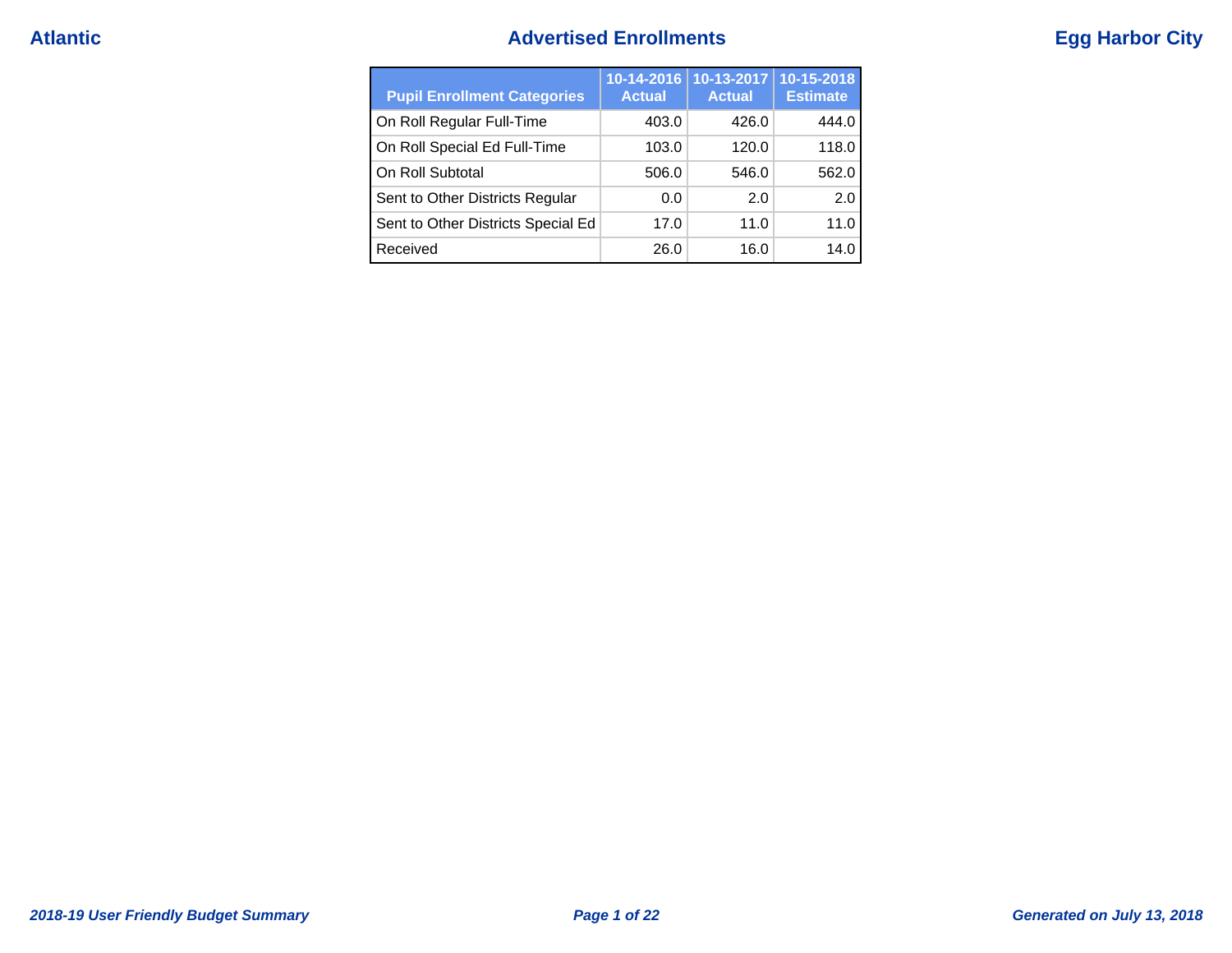| <b>Budget Category</b>                          | Account   | 2016-17<br><b>Actual</b> | 2017-18<br><b>Revised</b> | 2018-19<br><b>Proposed</b> |
|-------------------------------------------------|-----------|--------------------------|---------------------------|----------------------------|
| <b>Operating Budget:</b>                        |           |                          |                           |                            |
| <b>Revenues from Local Sources:</b>             |           |                          |                           |                            |
| Local Tax Levy                                  | 10-1210   | 2,647,969                | 2,716,683                 | 2,761,017                  |
| <b>Total Tuition</b>                            | 10-1300   | 82,933                   | 0                         | 0                          |
| <b>Unrestricted Miscellaneous Revenues</b>      | $10-1XXX$ | 0                        | 30,000                    | 20,000                     |
| Interest Earned On Maintenance Reserve          | 10-1XXX   | 0                        | 10                        | 30                         |
| Interest Earned On Capital Reserve Funds        | 10-1XXX   | 155                      | 10                        | 100                        |
| <b>Other Restricted Miscellaneous Revenues</b>  | 10-1XXX   | 20,813                   | $\Omega$                  | $\Omega$                   |
| Subtotal - Revenues From Local Sources          |           | 2,751,870                | 2,746,703                 | 2,781,147                  |
|                                                 |           |                          |                           |                            |
| <b>Revenues from State Sources:</b>             |           |                          |                           |                            |
| <b>Categorical Transportation Aid</b>           | 10-3121   | 24,822                   | 24,822                    | 123,396                    |
| <b>Extraordinary Aid</b>                        | 10-3131   | 8,123                    | 7,000                     | $\mathbf 0$                |
| <b>Categorical Special Education Aid</b>        | 10-3132   | 267,087                  | 267,087                   | 267,087                    |
| <b>Equalization Aid</b>                         | 10-3176   | 4,893,235                | 4,893,235                 | 4,951,560                  |
| <b>Categorical Security Aid</b>                 | 10-3177   | 43,161                   | 43,161                    | 224,238                    |
| Parcc Readiness Aid                             | 10-3181   | 4,775                    | 4,775                     | 0                          |
| Per Pupil Growth Aid                            | 10-3182   | 4,775                    | 4,775                     | 0                          |
| Professional Learning Community Aid             | 10-3183   | 4,820                    | 4,820                     | 0                          |
| <b>Host District Support Aid</b>                | 10-3184   | 0                        | 220                       | 0                          |
| <b>Other State Aids</b>                         | $10-3XXX$ | 5,354                    | $\Omega$                  | $\Omega$                   |
| Subtotal - Revenues From State Sources          |           | 5,256,152                | 5,249,895                 | 5,566,281                  |
| <b>Revenues from Federal Sources:</b>           |           |                          |                           |                            |
| <b>Medicaid Reimbursement</b>                   | 10-4200   | 71,141                   | 20,988                    | 24,831                     |
| Subtotal - Revenues From Federal Sources        |           | 71,141                   | 20,988                    | 24,831                     |
|                                                 |           |                          |                           |                            |
| <b>Budgeted Fund Balance - Operating Budget</b> | 10-303    | 0                        | 401,117                   | 587,034                    |
| Withdrawal From Maint, Reserve                  | 10-310    | 50,000                   | 0                         | 0                          |
| <b>Transfers From Other Funds</b>               | 10-5200   | 24,709                   | $\mathbf 0$               | 0                          |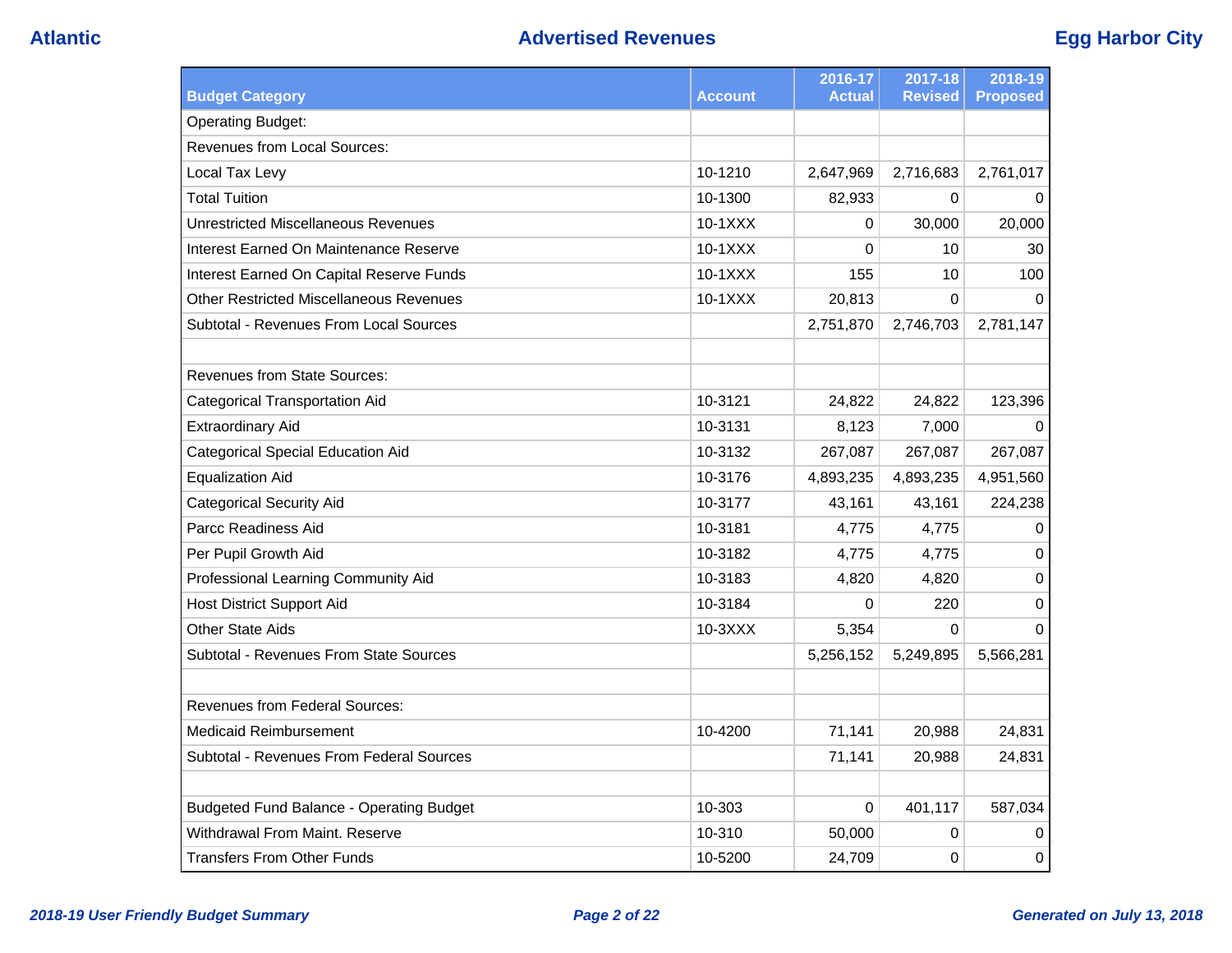## **Atlantic Advertised Revenues Egg Harbor City**

|                                                          |                | 2016-17       | 2017-18        | 2018-19         |
|----------------------------------------------------------|----------------|---------------|----------------|-----------------|
| <b>Budget Category</b>                                   | <b>Account</b> | <b>Actual</b> | <b>Revised</b> | <b>Proposed</b> |
| <b>Adjustment For Prior Year Encumbrances</b>            |                | $\Omega$      | 8,670          | 0               |
| Actual Revenues (Over)/Under Expenditures                |                | $-37,696$     | $\Omega$       | $\Omega$        |
| <b>Total Operating Budget</b>                            |                | 8,116,176     | 8,427,373      | 8,959,293       |
|                                                          |                |               |                |                 |
| <b>Grants and Entitlements:</b>                          |                |               |                |                 |
| <b>Other Revenue From Local Sources</b>                  | 20-1XXX        | 8,496         | 0              | 0               |
| <b>Total Revenues From Local Sources</b>                 | 20-1XXX        | 8,496         | $\mathbf 0$    | 0               |
|                                                          |                |               |                |                 |
| <b>Revenues from State Sources:</b>                      |                |               |                |                 |
| <b>Preschool Education Aid</b>                           | 20-3218        | 360,300       | 360,300        | 360,300         |
| <b>Total Revenues From State Sources</b>                 |                | 360,300       | 360,300        | 360,300         |
|                                                          |                |               |                |                 |
| <b>Revenues from Federal Sources:</b>                    |                |               |                |                 |
| Title I                                                  | 20-4411-4416   | 378,647       | 315,090        | 242,888         |
| Title II                                                 | 20-4451-4455   | 45,579        | 34,184         | 24,070          |
| I.D.E.A. Part B (Handicapped)                            | 20-4420-4429   | 180,194       | 135,145        | 131,800         |
| Preschool Development Expansion Grant                    | 20-4527        | 222,057       | 257,993        | 223,963         |
| Other                                                    | 20-4XXX        | 436,949       | 350,000        | 350,000         |
| <b>Total Revenues From Federal Sources</b>               |                | 1,263,426     | 1,092,412      | 972,721         |
| <b>Transfers From Operating Budget-Prek</b>              | 20-5200        | 157,755       | $\mathbf 0$    | 0               |
| Transfers From Operating Budget-Prek (Special Education) | 20-5200        | $\Omega$      | 63,255         | 118,065         |
| <b>Total Grants And Entitlements</b>                     |                | 1,789,977     | 1,515,967      | 1,451,086       |
|                                                          |                |               |                |                 |
| Repayment of Debt:                                       |                |               |                |                 |
| <b>Other Financing Sources</b>                           | 40-5xxx        | 55,159        | $\mathbf 0$    | 0               |
|                                                          |                |               |                |                 |
| <b>Revenues from Local Sources:</b>                      |                |               |                |                 |
| Local Tax Levy                                           | 40-1210        | 547,383       | 522,943        | 478,609         |
| <b>Other Miscellaneous</b>                               | $40 - 1$ $xxx$ | 5,165         | 0              | 0               |
| <b>Miscellaneous</b>                                     | 40-1XXX        | 5,165         | 0              | 0               |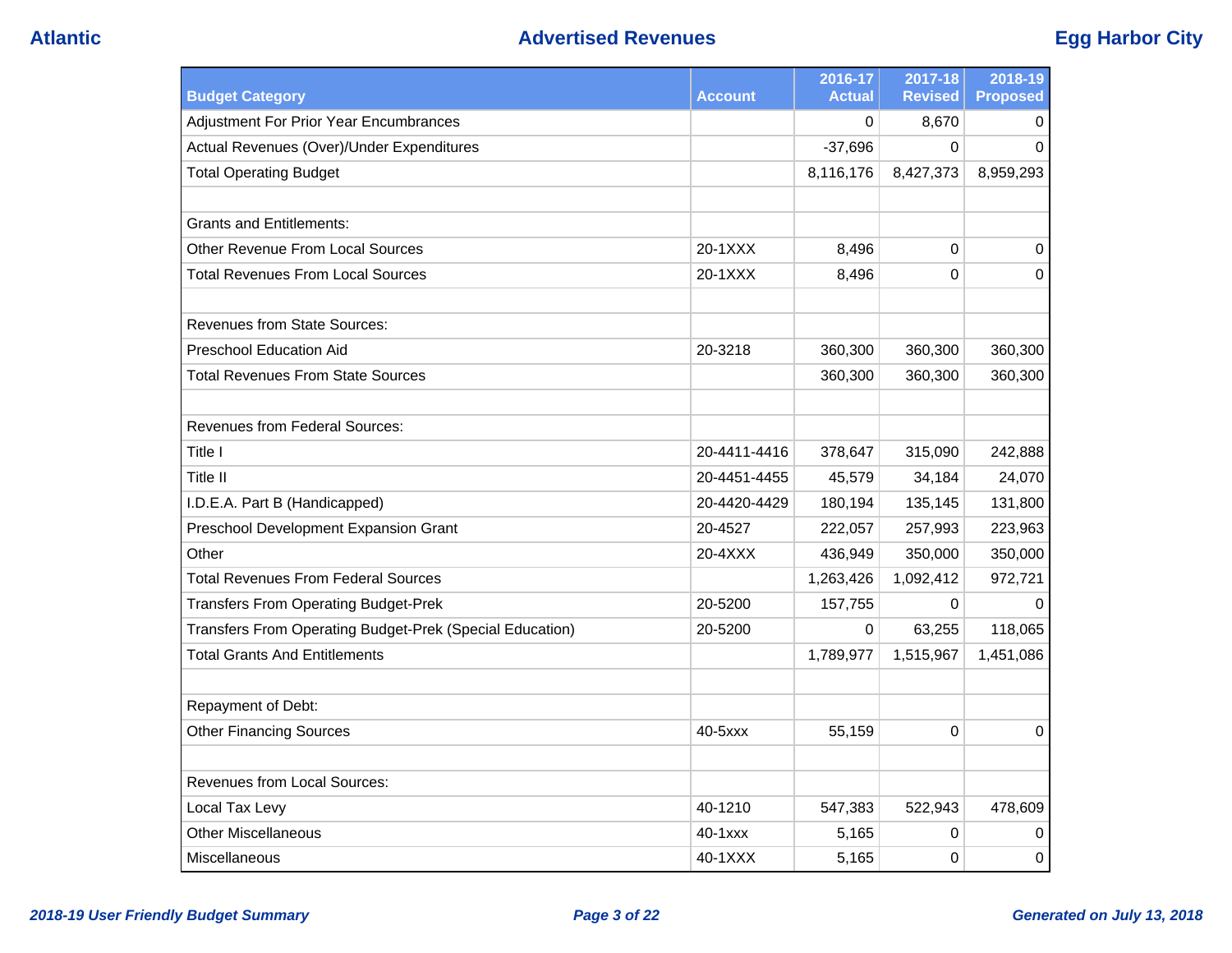| <b>Budget Category</b>                                                   | <b>Account</b> | 2016-17<br><b>Actual</b> | 2017-18<br><b>Revised</b> | 2018-19<br><b>Proposed</b> |
|--------------------------------------------------------------------------|----------------|--------------------------|---------------------------|----------------------------|
| <b>Total Revenues From Local Sources</b>                                 |                | 552,548                  | 522,943                   | 478,609                    |
| <b>Budgeted Fund Balance</b>                                             | 40-303         | 0                        | 542                       | 5,323                      |
| Withdrawal From Debt Service Reserve                                     | 40-313         | 0                        | 75,159                    | 116,350                    |
| <b>Total Local Repayment Of Debt</b>                                     |                | 607,707                  | 598,644                   | 600,282                    |
| Actual Revenues (Over)/Under Expenditures                                |                | $-5,177$                 | 0                         | $\Omega$                   |
| <b>Total Repayment Of Debt</b>                                           |                | 602,530                  | 598.644                   | 600,282                    |
| <b>Total Revenues/Sources</b>                                            |                | 10.508.683               | 10.541.984                | 11.010.661                 |
| Deduct Transfer-Transfers From Operating Budget-Prek                     | 20-5200        | 157,755                  | 0                         | $\Omega$                   |
| Deduct Transfer-Transfers From Operating Budget-Prek (Special Education) | 20-5200        | $\Omega$                 | 63,255                    | 118,065                    |
| <b>Total Revenues/Sources Net of Transfers</b>                           |                | 10,350,928               | 10,478,729                | 10,892,596                 |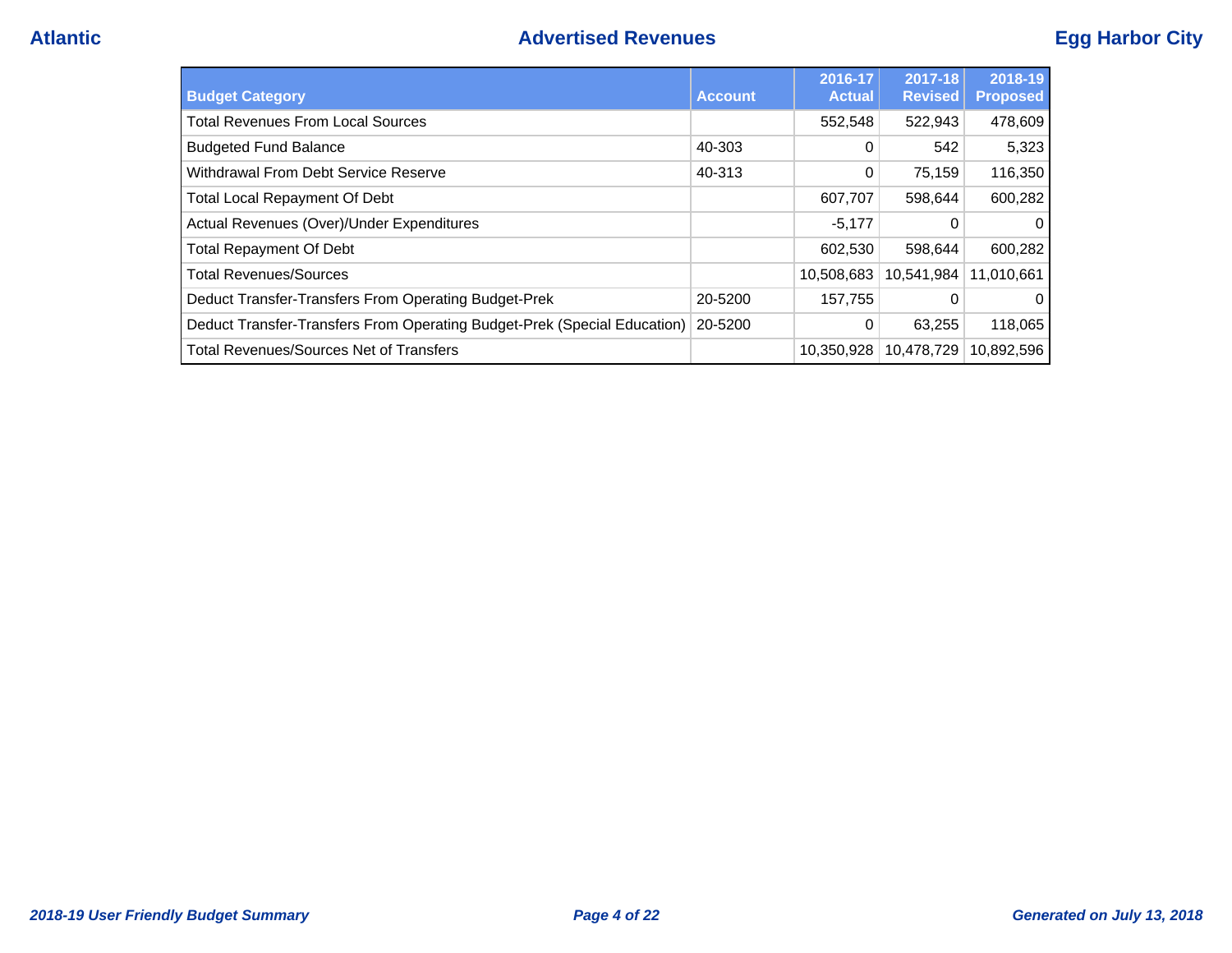| <b>Budget Category</b>                             | <b>Account</b> | 2016-17<br><b>Actual</b> | 2017-18<br><b>Revised</b> | 2018-19<br><b>Proposed</b> |
|----------------------------------------------------|----------------|--------------------------|---------------------------|----------------------------|
|                                                    |                |                          |                           |                            |
| <b>General Current Expense:</b>                    |                |                          |                           |                            |
| Instruction:                                       |                |                          |                           |                            |
| Regular Programs - Instruction                     | 11-1XX-100-XXX | 2,334,800                | 2,323,010                 | 2,349,325                  |
| Special Education - Instruction                    | 11-2XX-100-XXX | 771,505                  | 791,786                   | 853,140                    |
| <b>Basic Skills/Remedial - Instruction</b>         | 11-230-100-XXX | 70,754                   | 48,356                    | 100,758                    |
| <b>Bilingual Education - Instruction</b>           | 11-240-100-XXX | 51,696                   | 61,848                    | 66,269                     |
| School-Spon. Co/Extra Curr. Actvts. - Inst         | 11-401-100-XXX | 37,982                   | 53,030                    | 56,755                     |
| School-Sponsored Athletics - Instruction           | 11-402-100-XXX | 8,266                    | 12,992                    | 13,265                     |
| <b>Support Services:</b>                           |                |                          |                           |                            |
| Undistributed Expenditures - Instruction (Tuition) | 11-000-100-XXX | 537,026                  | 470,610                   | 571,859                    |
| Undist. Expend.-Attendance And Social Work         | 11-000-211-XXX | 69,703                   | 75,192                    | 77,129                     |
| Undist. Expenditures - Health Services             | 11-000-213-XXX | 111,398                  | 122,644                   | 125,671                    |
| Undist. Expend.-Speech, OT, PT And Related Svcs    | 11-000-216-XXX | 104,173                  | 107,568                   | 101,837                    |
| Undist. Expenditures - Guidance                    | 11-000-218-XXX | 170,264                  | 171,835                   | 175,708                    |
| Undist. Expenditures - Child Study Teams           | 11-000-219-XXX | 270,058                  | 312,742                   | 335,264                    |
| Undist. Expend.-Improv. Of Inst. Serv.             | 11-000-221-XXX | 111,545                  | 114,892                   | 118,339                    |
| Undist. Expend.-Edu. Media Serv./Library           | 11-000-222-XXX | 30,140                   | 33,219                    | 35,224                     |
| Undist. Expend.-Instr. Staff Training Serv.        | 11-000-223-XXX | 12,159                   | 15,600                    | 17,700                     |
| Undist. Expend.-Support Serv.-Gen. Admin.          | 11-000-230-XXX | 196,794                  | 225,170                   | 212,544                    |
| Undist. Expend.-Support Serv.-School Admin.        | 11-000-240-XXX | 226,735                  | 258,937                   | 245,321                    |
| Undist. Expend. - Central Services                 | 11-000-251-XXX | 185,197                  | 232,844                   | 201,424                    |
| Undist. Expend. - Admin. Info Technology           | 11-000-252-XXX | 36,554                   | 37,744                    | 35,968                     |
| Undist. Expend.-Oper. And Maint. Of Plant Serv.    | 11-000-26X-XXX | 786,927                  | 866,543                   | 939,341                    |
| Undist. Expend.-Student Transportation Serv.       | 11-000-270-XXX | 191,832                  | 237,688                   | 227,440                    |
| Personal Services - Employee Benefits              | 11-XXX-XXX-2XX | 1,488,170                | 1,472,761                 | 1,484,516                  |
| <b>Total Undistributed Expenditures</b>            |                | 4,528,675                | 4,755,989                 | 4,905,285                  |
| Interest Earned On Maintenance Reserve             | 10-606         | 0                        | 10                        | 30                         |
| <b>Total General Current Expense</b>               |                | 7,803,678                | 8,047,021                 | 8,344,827                  |
|                                                    |                |                          |                           |                            |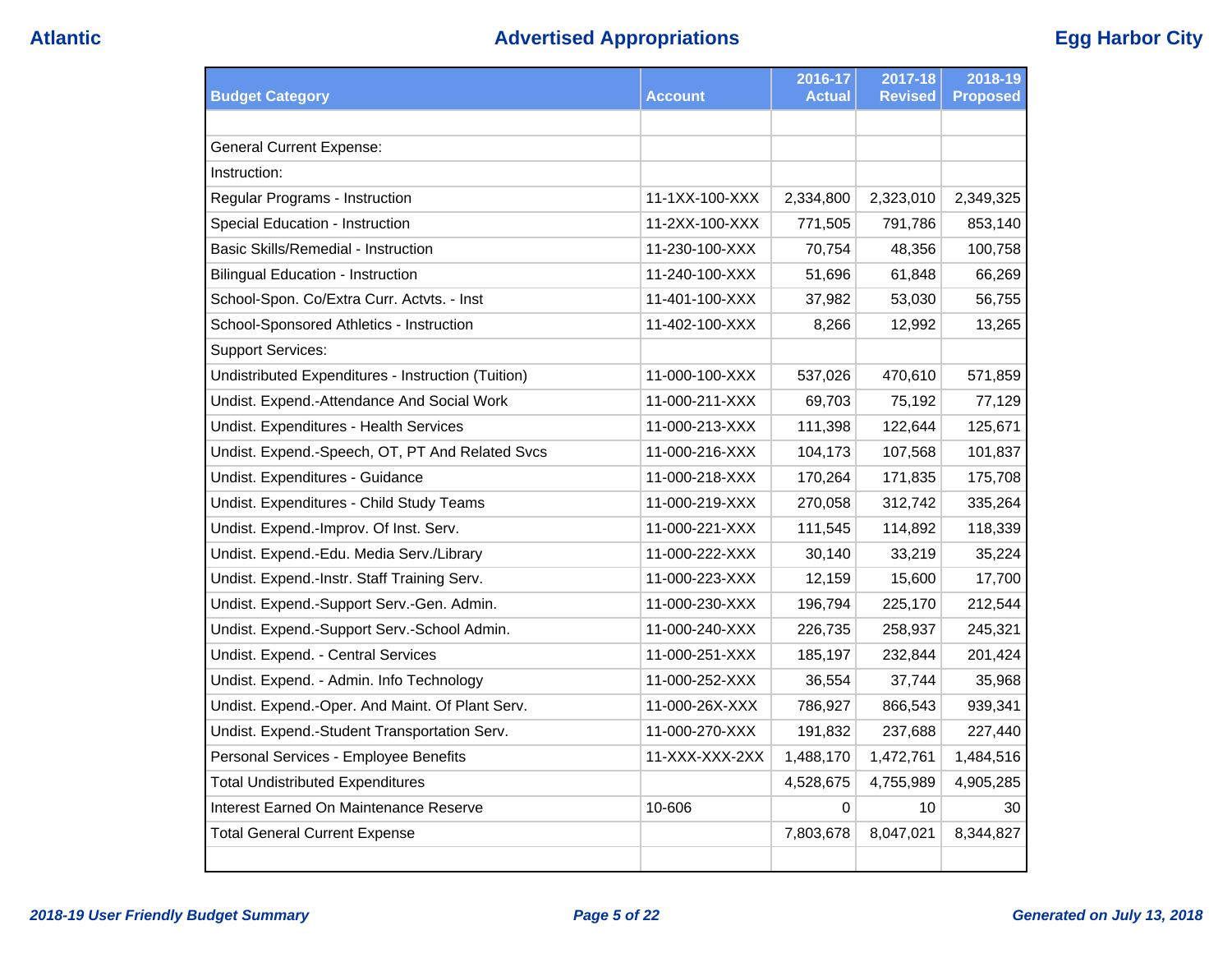# **Atlantic Advertised Appropriations Egg Harbor City**

| <b>Budget Category</b>                            | <b>Account</b> | 2016-17<br>Actual | $2017 - 18$<br><b>Revised</b> | 2018-19<br><b>Proposed</b> |
|---------------------------------------------------|----------------|-------------------|-------------------------------|----------------------------|
| <b>Capital Expenditures:</b>                      |                |                   |                               |                            |
| Equipment                                         | 12-XXX-XXX-730 | 0                 | $\Omega$                      | 196,679                    |
| Facilities Acquisition And Const. Serv.           | 12-000-400-XXX | 195,873           | 195,873                       | 195,873                    |
| Increase In Capital Reserve                       | 10-604         | 50,000            | 0                             | 0                          |
| Interest Deposit To Capital Reserve               | 10-604         | 0                 | 10                            | 100                        |
| <b>Total Capital Outlay</b>                       |                | 245,873           | 195,883                       | 392,652                    |
| <b>Transfer Of Funds To Charter Schools</b>       | 10-000-100-56X | 66,625            | 184,469                       | 221,814                    |
| <b>General Fund Grand Total</b>                   |                | 8,116,176         | 8,427,373                     | 8,959,293                  |
|                                                   |                |                   |                               |                            |
| <b>Special Grants and Entitlements:</b>           |                |                   |                               |                            |
| <b>Local Projects</b>                             | 20-XXX-XXX-XXX | 8,496             | $\Omega$                      | 0                          |
| <b>Preschool Education Aid:</b>                   |                |                   |                               |                            |
| <b>PEA</b> Instruction                            | 20-218-100-XXX | 303,841           | 284,056                       | 299,344                    |
| <b>Support Services</b>                           | 20-218-200-XXX | 214,214           | 139,499                       | 179,021                    |
| <b>Total Preschool Education Aid</b>              | 20-218-XXX-XXX | 518,055           | 423,555                       | 478,365                    |
| <b>Total State Projects</b>                       | 20-XXX-XXX-XXX | 518,055           | 423,555                       | 478,365                    |
| Preschool Expansion Grant Instruction             | 20-220-100-XXX | 107,696           | 122,673                       | 127,141                    |
| <b>Preschool Expansion Grant Support Services</b> | 20-220-200-XXX | 114,360           | 135,320                       | 96,822                     |
| <b>Preschool Expansion Grant</b>                  | 20-220-XXX-XXX | 222,056           | 257,993                       | 223,963                    |
| Federal Projects:                                 |                |                   |                               |                            |
| Title I                                           | 20-XXX-XXX-XXX | 378,648           | 315,090                       | 242,888                    |
| Title II                                          | 20-XXX-XXX-XXX | 45,579            | 34,184                        | 24,070                     |
| I.D.E.A. Part B (Handicapped)                     | 20-XXX-XXX-XXX | 180,194           | 135,145                       | 131,800                    |
| Other                                             | 20-XXX-XXX-XXX | 436,949           | 350,000                       | 350,000                    |
| <b>Total Federal Projects</b>                     | 20-XXX-XXX-XXX | 1,263,426         | 1,092,412                     | 972,721                    |
| <b>Total Special Revenue Funds</b>                |                | 1,789,977         | 1,515,967                     | 1,451,086                  |
|                                                   |                |                   |                               |                            |
| <b>Repayment of Debt:</b>                         |                |                   |                               |                            |
| <b>Total Regular Debt Service</b>                 | 40-701-510-XXX | 602,530           | 598,644                       | 600,282                    |
| <b>Total Debt Service Funds</b>                   |                | 602,530           | 598,644                       | 600,282                    |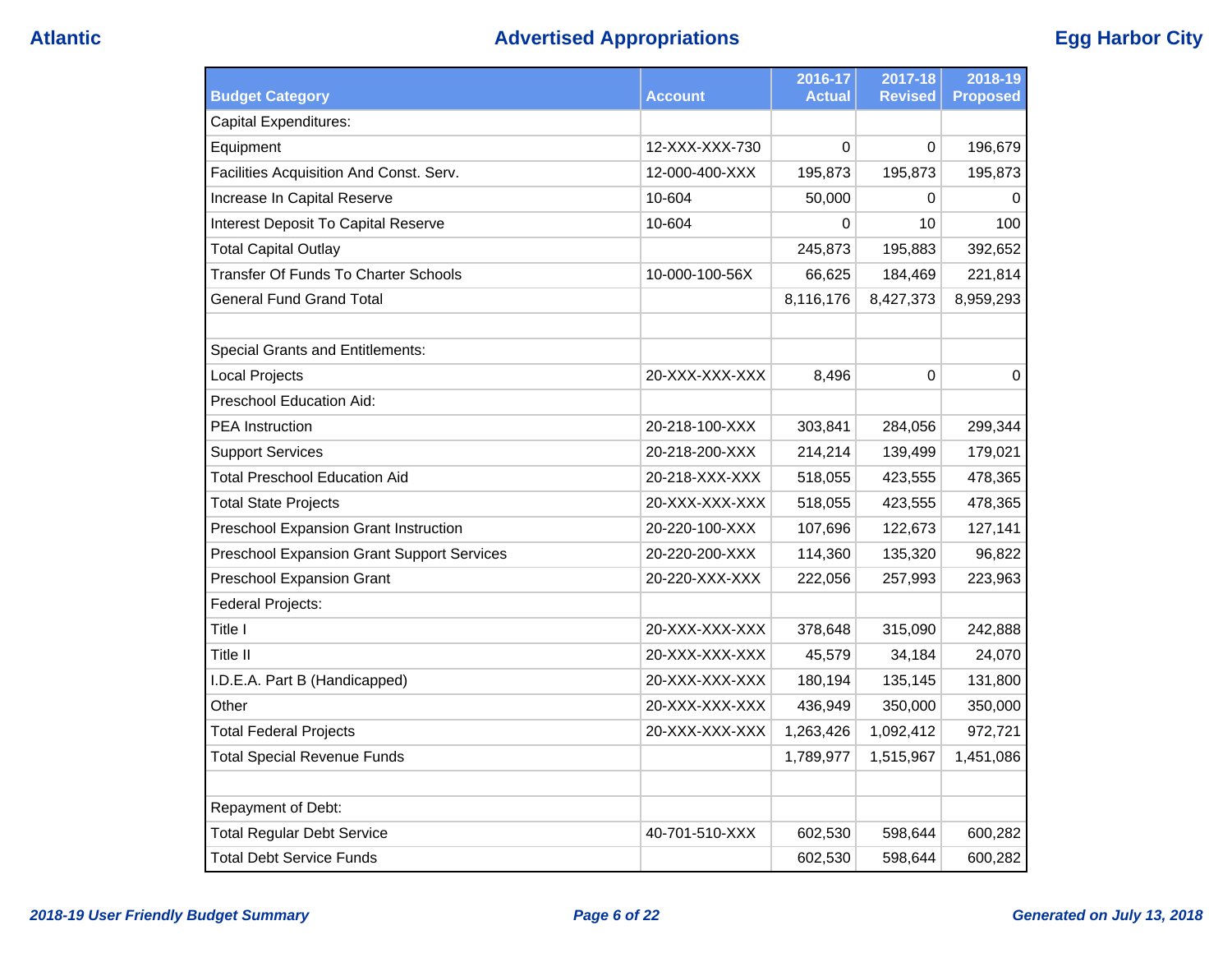# **Atlantic Advertised Appropriations Egg Harbor City**

| <b>Budget Category</b>                                                            | <b>Account</b> | $2016 - 17$<br><b>Actual</b> | $2017 - 18$ | 2018-19<br>Revised Proposed |
|-----------------------------------------------------------------------------------|----------------|------------------------------|-------------|-----------------------------|
| <b>Total Expenditures/Appropriations</b>                                          |                | 10,508,683                   |             | 10,541,984   11,010,661     |
| Deduct Transfer-Local Contrib. - Trans To Special Rev- Regular                    | 11-105-100-935 | 157.755                      |             | 0 I                         |
| Deduct Transfer-Local Contrib. - Trans To Special Rev- Inclusion   11-105-100-936 |                | 0                            | 63.255      | 118,065                     |
| <b>Total Expenditures Net of Transfers</b>                                        |                | 10.350.928                   |             | 10,478,729   10,892,596     |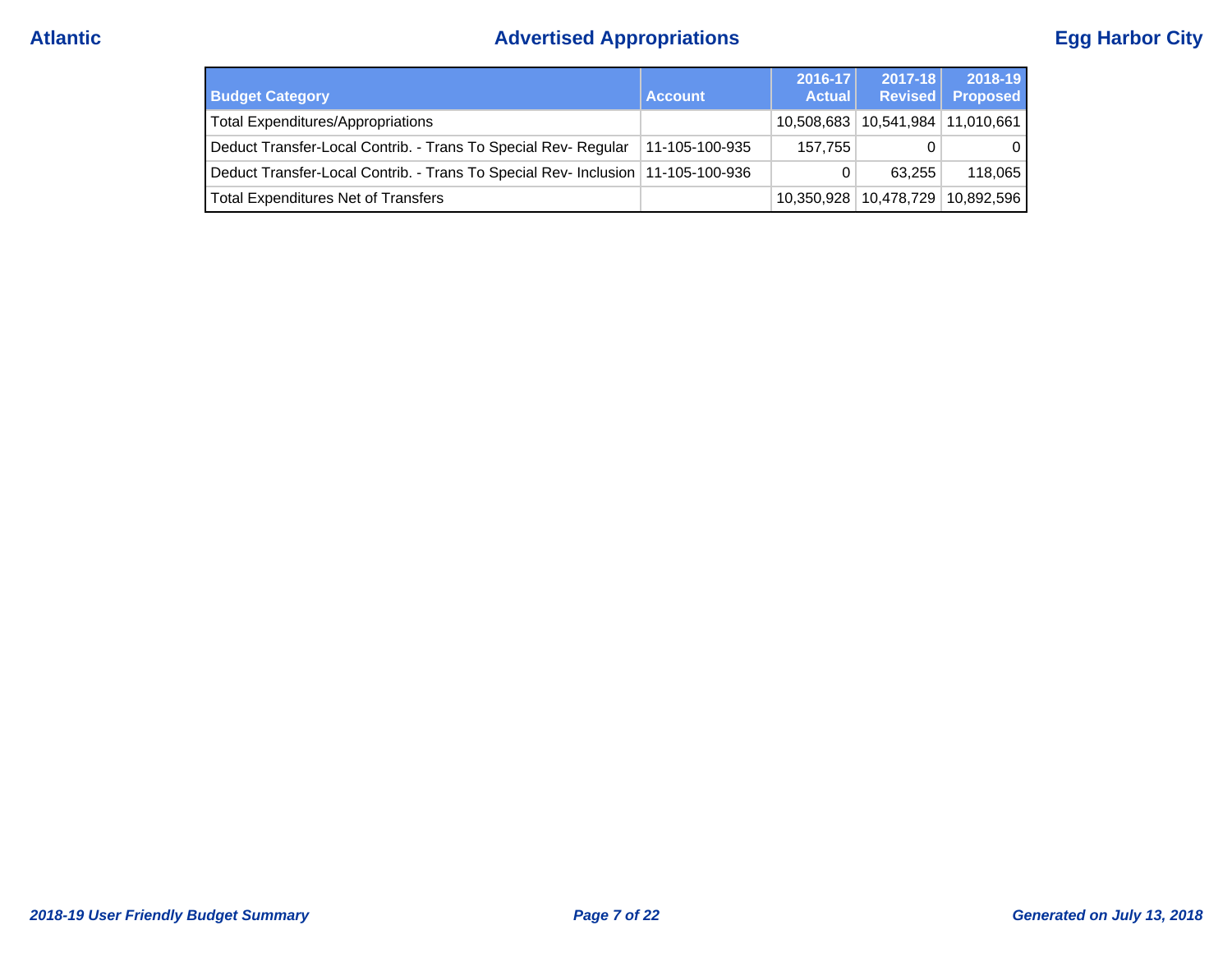## **Atlantic Advertised Recapitulation of Balances Egg Harbor City**

| <b>Fund Balance Category</b>                                              | <b>Budget Category</b>                                           | <b>Audited</b><br><b>Balance</b><br>06/30/2016 | <b>Audited</b><br><b>Balance</b><br>06/30/2017 | <b>Estimated</b><br><b>Balance</b><br>06/30/2018 | <b>Estimated</b><br><b>Balance</b><br>06/30/2019 |
|---------------------------------------------------------------------------|------------------------------------------------------------------|------------------------------------------------|------------------------------------------------|--------------------------------------------------|--------------------------------------------------|
| Unrestricted                                                              | <b>General Operating Budget</b>                                  | 276,037                                        | 273,427                                        | 312,581                                          | 250,000                                          |
| Unrestricted                                                              | <b>Repayment of Debt</b>                                         | 688                                            | 5,865                                          | 5,323                                            | $\overline{0}$                                   |
| Restricted for General Operating Budget                                   | <b>Capital Reserve</b>                                           | 99,268                                         | 171,153                                        | 171,163                                          | 171,263                                          |
| Restricted for General Operating Budget                                   | <b>Adult Education Programs</b>                                  | 0                                              | 0                                              | 0                                                | $\overline{0}$                                   |
| Restricted for General Operating Budget                                   | Maintenance Reserve                                              | 50,000                                         | 31,482                                         | 31,492                                           | 31,522                                           |
| Restricted for General Operating Budget                                   | Legal Reserve                                                    | 884,859                                        | 906,399                                        | 524,453                                          | $\overline{0}$                                   |
| Restricted for General Operating Budget   Tuition Reserve                 |                                                                  | $\Omega$                                       | $\Omega$                                       |                                                  | $\overline{0}$                                   |
| Restricted for General Operating Budget Current Expense Emergency Reserve |                                                                  | 0                                              | 0                                              | 0                                                | $\overline{0}$                                   |
| Restricted for General Operating Budget                                   | Impact Aid Reserve for General Expenses (Sections 8002 and 8003) | $\Omega$                                       | $\Omega$                                       | $\Omega$                                         | $\overline{0}$                                   |
| <b>Restricted for General Operating Budget</b>                            | Impact Aid Reserve for Capital Expenses (Sections 8007 and 8008) | 0                                              | 0                                              | 0                                                | 0 <sup>1</sup>                                   |
| Restricted for Repayment of Debt                                          | Repayment of Debt                                                | $\Omega$                                       | 0                                              | 116,350                                          | 0                                                |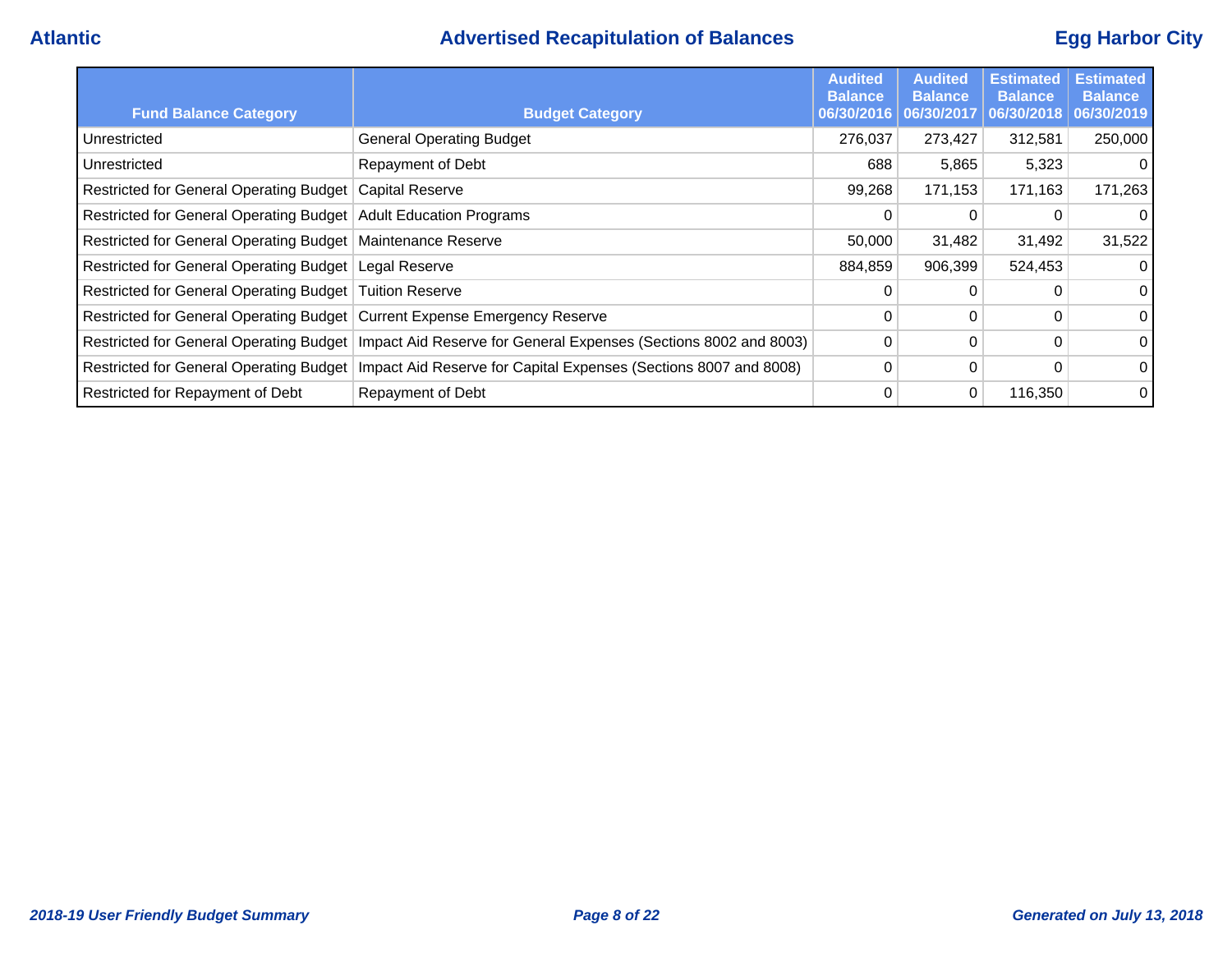## **Atlantic Advertised Per Pupil Cost Calculations Egg Harbor City**

| <b>Per Pupil Cost Calculations</b>                | $2015 - 16$<br><b>Actual</b><br><b>Costs</b> | 2016-17<br><b>Actual</b><br><b>Costs</b> | 2017-18<br><b>Original</b><br><b>Budget</b> | 2017-18<br><b>Revised</b><br><b>Budget</b> | 2018-19<br><b>Proposed</b><br><b>Budget</b> |
|---------------------------------------------------|----------------------------------------------|------------------------------------------|---------------------------------------------|--------------------------------------------|---------------------------------------------|
| <b>Total Budgetary Comparative Per Pupil Cost</b> | \$14,233                                     | \$15,010                                 | \$15,374                                    | \$14,418                                   | \$14,374                                    |
| <b>Total Classroom Instruction</b>                | \$8,502                                      | \$8,990                                  | \$9,103                                     | \$8,327                                    | \$8,290                                     |
| <b>Classroom-Salaries and Benefits</b>            | \$8,202                                      | \$8,415                                  | \$8,554                                     | \$7,786                                    | \$7,692                                     |
| <b>Classroom-General Supplies and Textbooks</b>   | \$243                                        | \$321                                    | \$300                                       | \$304                                      | \$368                                       |
| Classroom-Purchased Services                      | \$58                                         | \$254                                    | \$249                                       | \$237                                      | \$230                                       |
| <b>Total Support Services</b>                     | \$2,321                                      | \$2,437                                  | \$2,512                                     | \$2,361                                    | \$2,429                                     |
| <b>Support Services-Salaries and Benefits</b>     | \$2,152                                      | \$2,232                                  | \$2,281                                     | \$2,146                                    | \$2,196                                     |
| <b>Total Administrative Costs</b>                 | \$1,594                                      | \$1,665                                  | \$1,724                                     | \$1,769                                    | \$1,569                                     |
| <b>Administration Salaries and Benefits</b>       | \$1,318                                      | \$1,400                                  | \$1,419                                     | \$1,479                                    | \$1,279                                     |
| <b>Total Operations and Maintenance of Plant</b>  | \$1,686                                      | \$1,795                                  | \$1,867                                     | \$1,803                                    | \$1,924                                     |
| Operations and Maintenance-Salaries and Benefits  | \$752                                        | \$799                                    | \$796                                       | \$747                                      | \$904                                       |
| <b>Board Contribution to Food Services</b>        | \$0                                          | \$0                                      | \$0                                         | \$0                                        | \$0                                         |
| <b>Total Extracurricular Costs</b>                | \$129                                        | \$122                                    | \$168                                       | \$158                                      | \$162                                       |
| <b>Total Equipment Costs</b>                      | \$0                                          | \$0                                      | \$0                                         | \$0                                        | \$358                                       |
| Legal Costs                                       | \$0                                          | \$2                                      | \$10                                        | \$9                                        | \$9                                         |
| Employee Benefits as a percentage of salaries*    | 33.74%                                       | 34.91%                                   | 32.99%                                      | 31.70%                                     | 31.32%                                      |

\*Does not include pension and social security paid by the State on-behalf of the district.

\*\*Federal and State funds in the blended resource school-based budgets.

The information presented in columns 1 through 3 as well as the related descriptionsof the per pupil cost calculations are contained in the Taxpayers' Guide to Education Spendingand can be found on the Department of Education's Internet website: http://www.state.nj.us/education/guide/. This publication is also available in the board office and public libraries. The same calculations were performed using the 2017-18 revised appropriations and the 2018-19 budgeted appropriations presented in this advertised budget. Total Budgetary Comparative Per Pupil Cost is defined as current expense exclusive of tuition expenditures, transportation, residential costs, and judgments against the school district. For all years it also includes the restricted entitlement aids. With the exception of Total Equipment Cost, each of the other per pupil cost calculations presented is a component of the total comparative per pupil cost, although all components are not shown.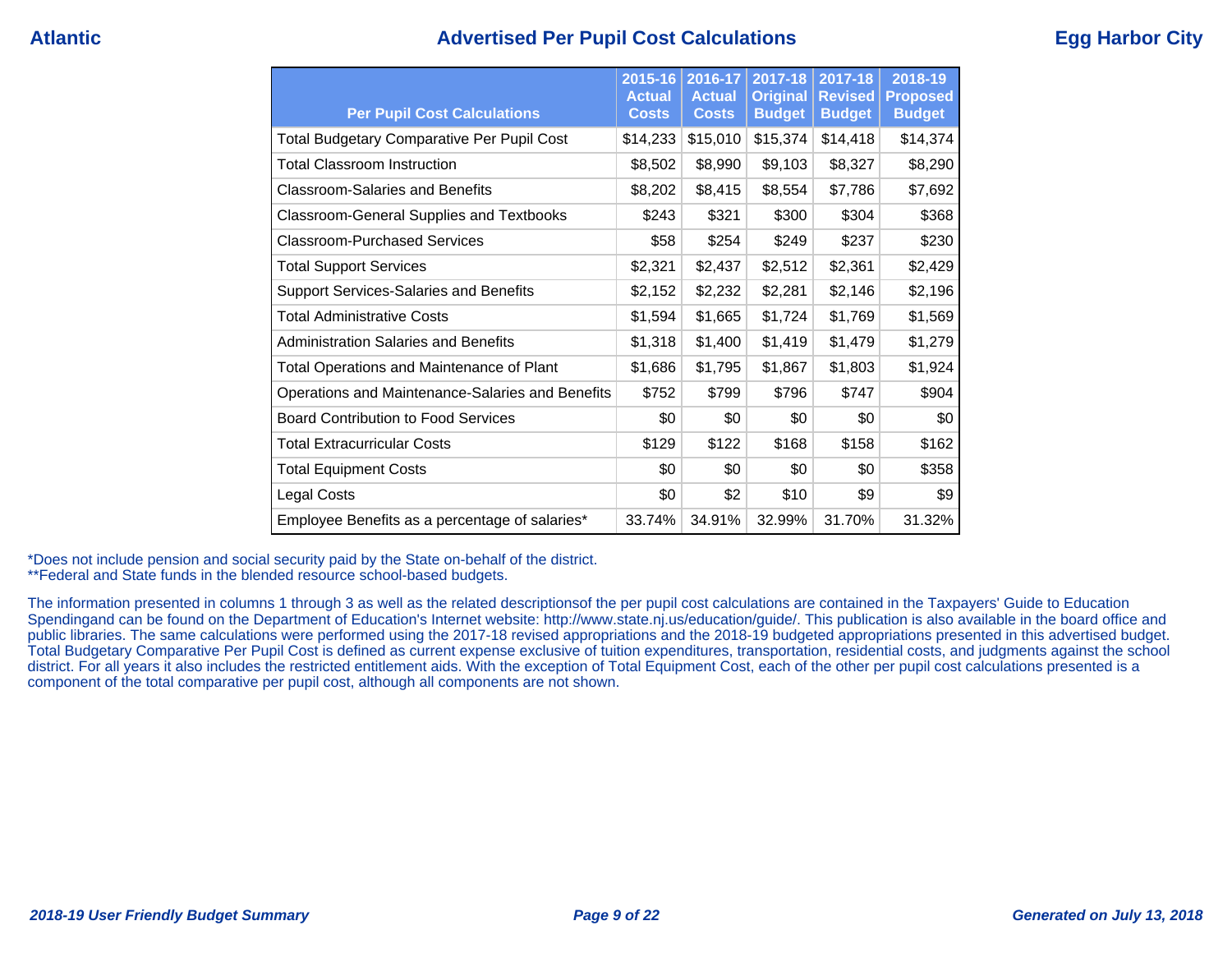# **Atlantic Unusual Revenues and Appropriations Egg Harbor City**

| <b>Line</b><br><b>Item   Number   Source /</b> |                     | <b>Amount Explanation</b>                            |
|------------------------------------------------|---------------------|------------------------------------------------------|
| $1 \mid 300$                                   | Xtel Communications | 20,000   USAC Erate reimbursement                    |
| 825                                            | Federal             | 350,000 21st Century Community Learning Center Grant |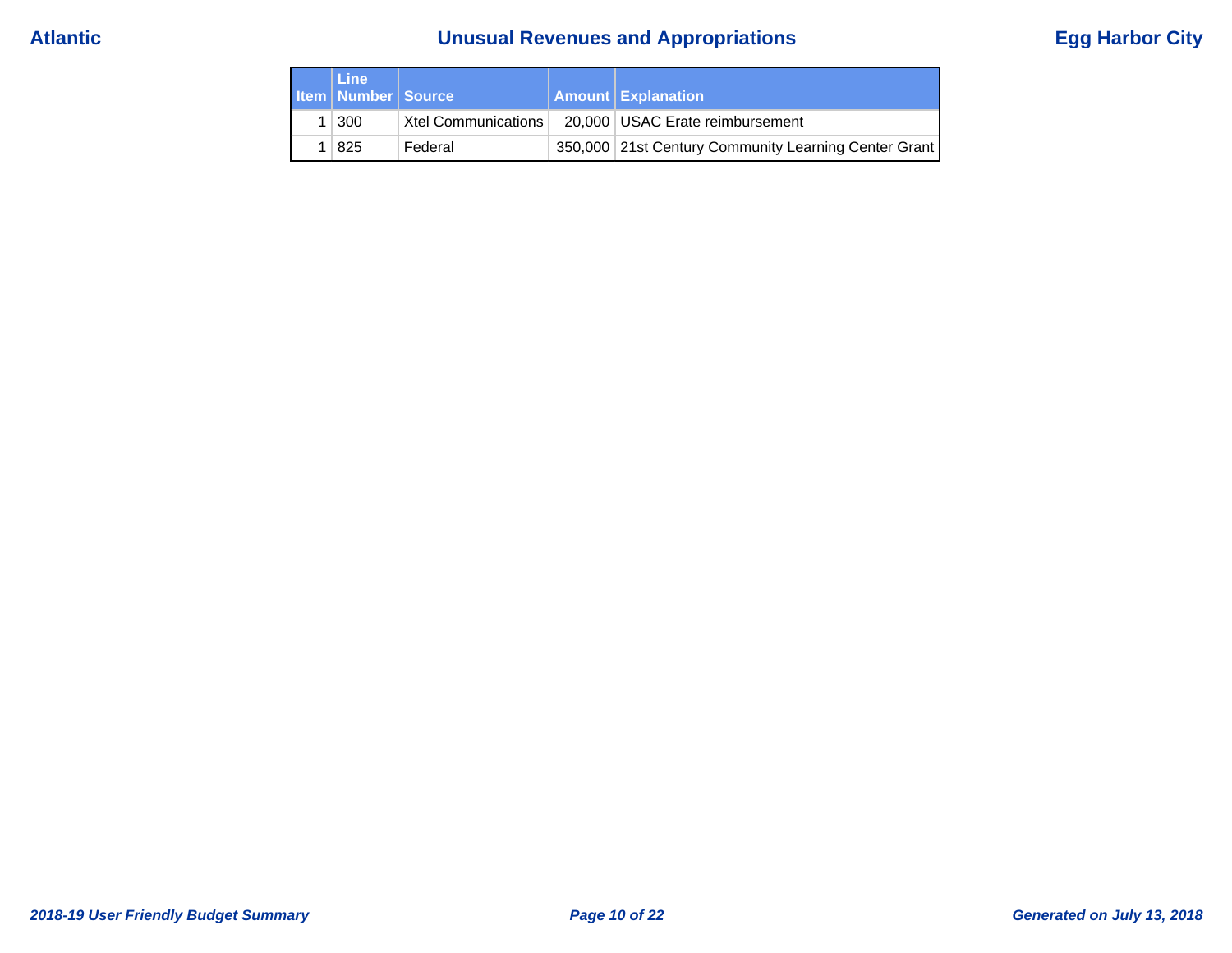# **Atlantic Shared Services Egg Harbor City**

| <b>Shared Service Category Type</b>     | <b>Shared Service Category Description</b>                   | <b>Amount</b><br><b>Saved</b><br>(Optional) |
|-----------------------------------------|--------------------------------------------------------------|---------------------------------------------|
| Staffing - Other                        | Master Teacher for PreK hared with Hamilton Township Schools | $\Omega$                                    |
| Transportation Services, including Fuel | <b>Greater Egg Consortium</b>                                | $\Omega$                                    |
| Purchasing                              | Alliance for Competitive Telecommunications                  | $\Omega$                                    |
| Purchasing                              | Alliance for Competitive Energy Services                     | $\Omega$                                    |
| Municipal/Public Works                  | Trash collection shared with Egg Harbor City                 | $\Omega$                                    |
| Insurance Coverages and Benefits        | ACCASBO Joint Insurance Fund                                 | $\Omega$                                    |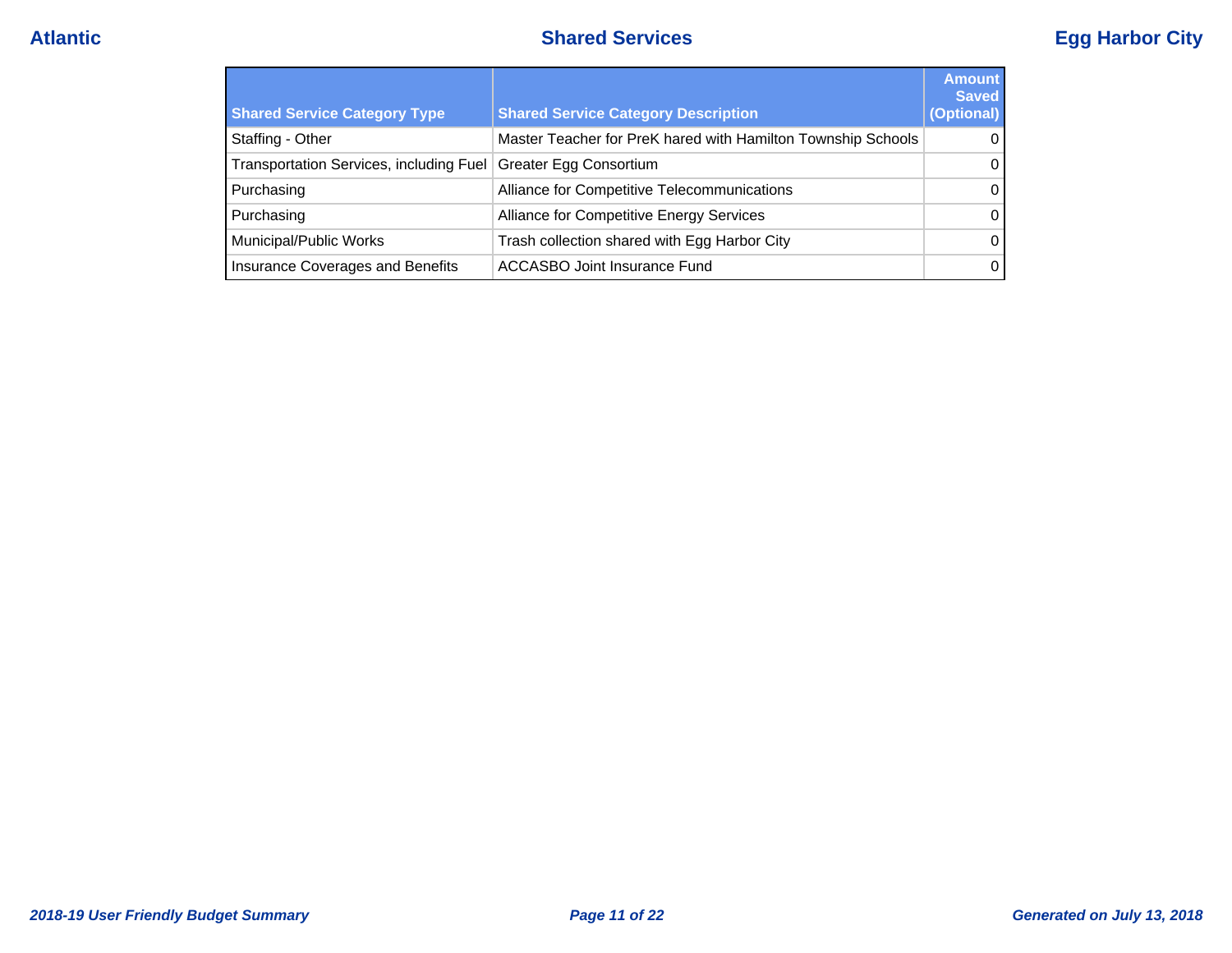### **ID=Egg Harbor City**

| <b>Category</b>                                                                                                    | <b>Amount</b> |
|--------------------------------------------------------------------------------------------------------------------|---------------|
| (A) General Fund School Levy                                                                                       | 2,738,850     |
| (D) Total School Levy                                                                                              | 3,255,112     |
| (B) Estimated Net Taxable Valuation (as of 02/06/18)                                                               | 197,867,300   |
| (H) Estimated Equalized Valuation (as of 10/01/17)                                                                 | 227,965,733   |
| (C) Estimated 2018-19 General Fund School Tax Rate, Without Repayment of Debt or Adjustments=100x(A)/(B)           | 1.3842        |
| (F) Estimated 2018-19 Total School Tax Rate, With Repayment of Debt and Adjustments=100x(D)/(B)                    | 1.6451        |
| (I) Estimated 2018-19 Equalized General Fund School Tax Rate, Without Repayment of Debt or Adjustments=100x(A)/(H) | 1.2014        |
| (L) Estimated 2018-19 Equalized Total School Tax Rate, With Repayment of Debt and Adjustments=100x(D)/(H)          | 1.4279        |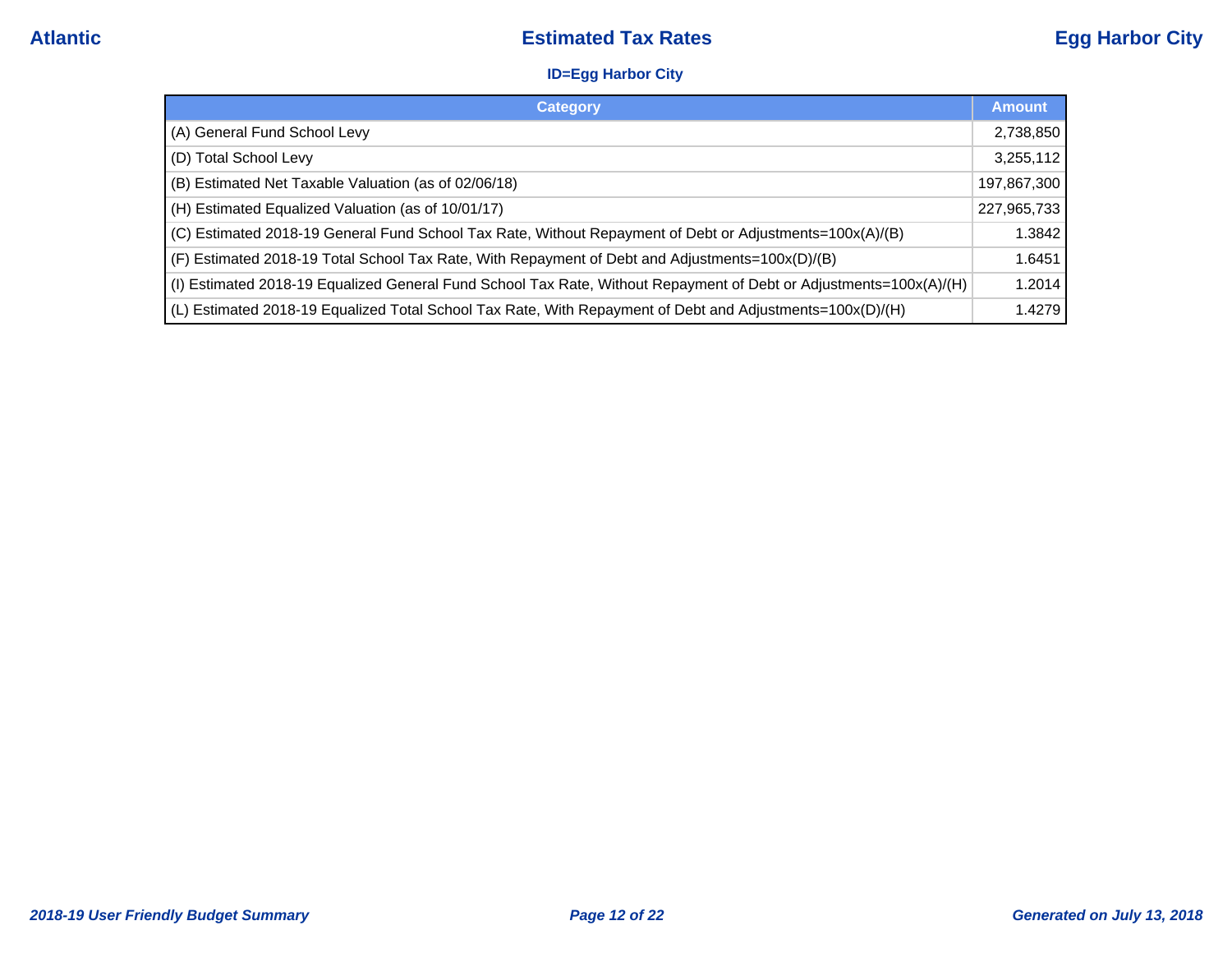### **Name=Adrienne Shulby**

| <b>Category</b>                                                                           | <b>Measure</b>                             |
|-------------------------------------------------------------------------------------------|--------------------------------------------|
|                                                                                           | Job Title   Superintendent                 |
| Job Title II                                                                              | None Reported                              |
| Base Annual Salary Amount \$131,359                                                       |                                            |
| Full-Time Equivalent (FTE)   1.0                                                          |                                            |
| Shared with Another District?                                                             | N                                          |
| <b>Shared County</b>                                                                      | None Reported                              |
|                                                                                           | Shared District   None Reported            |
| Job Title Other District   None Reported                                                  |                                            |
| Member of Collective Bargaining Unit (CBU)? N                                             |                                            |
| Beginning Date of Contract   07/01/17                                                     |                                            |
| End Date of Contract 06/30/22                                                             |                                            |
| Contracted Number of Annual Work Days   260                                               |                                            |
| Contracted Number of Annual Vacation Days 20                                              |                                            |
| Contracted Number of Annual Sick Days   12                                                |                                            |
| Contracted Number of Annual Personal Days 3                                               |                                            |
| Contracted Number of Annual Consulting Days 0                                             |                                            |
| Number of Other Contracted Non-Working Days 0                                             |                                            |
| Description of Other Contracted Non-Working Days                                          | None Reported                              |
| Total Allowances Amount \$3,400                                                           |                                            |
| Total Bonuses Amount   \$0                                                                |                                            |
| Total Stipends Amount   \$0                                                               |                                            |
| District Contributions Above Teacher Contract for Insurance (Health, Dental, Life, Other) | \$0                                        |
| District Contributions Above Teacher Contract for Retirement Plans                        | \$0                                        |
| Total Contractual Post-Employment Benefit Amount \$15,000                                 |                                            |
| Contractual Post-Employment Benefit Description of Payout of Sick days                    | 1/260th of final salary capped at \$15,000 |
| Contractual Post-Employment Benefit Description of Payout of Vacation days                | None                                       |
| Contractual Post-Employment Benefit Description of Payout of Personal days                | None                                       |
| Contractual Post-Employment Benefit Description of Other Benefits 1                       | None Reported                              |
| Contractual Post-Employment Benefit Description of Other Benefits 2                       | None Reported                              |
| Contractual Post-Employment Benefit Description of Other Benefits 3                       | None Reported                              |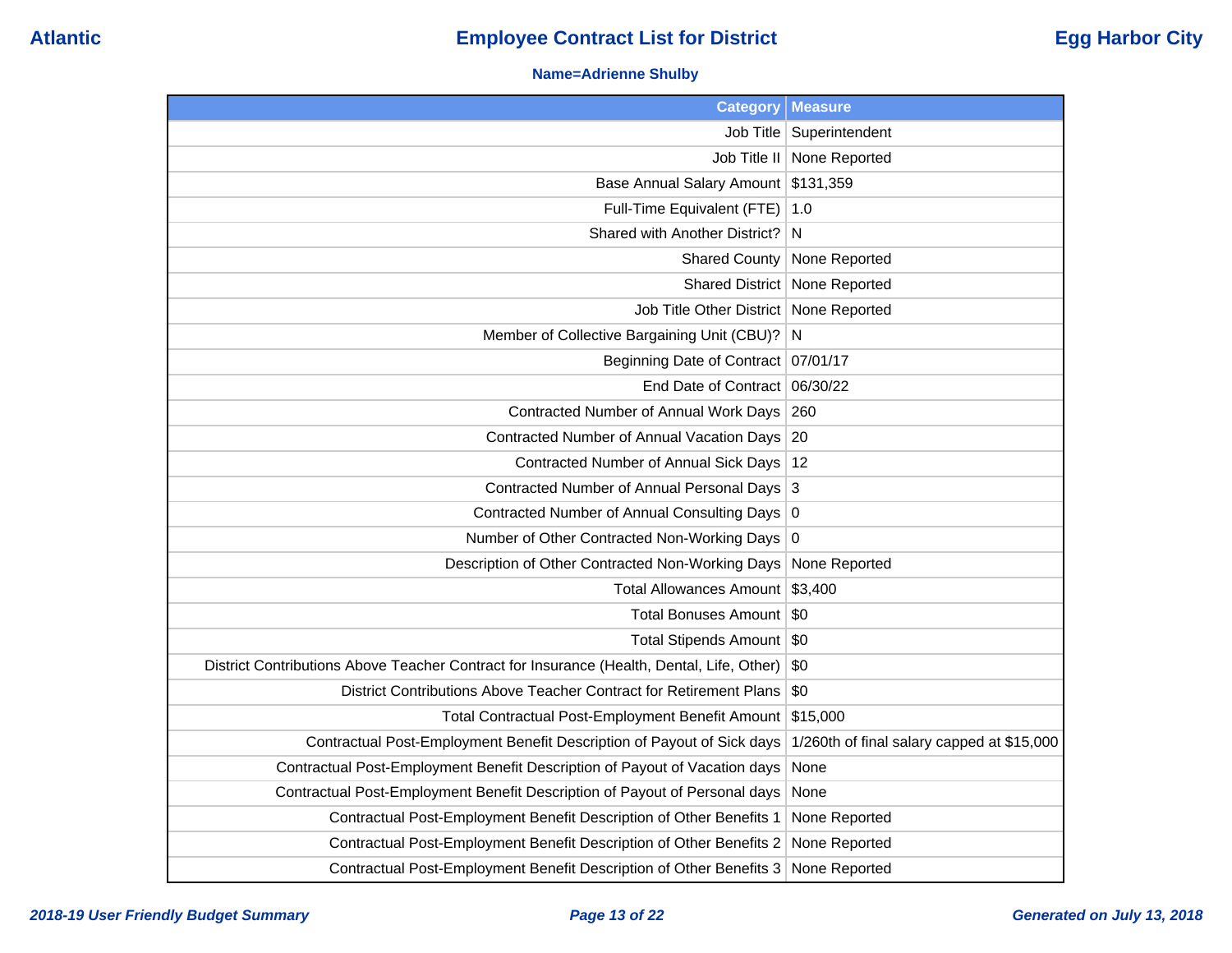### **Name=Adrienne Shulby**

| <b>Category Measure</b>                                                                                  |  |
|----------------------------------------------------------------------------------------------------------|--|
| Total Other/In-Kind Remuneration Amount   \$0                                                            |  |
| Description of Other/In-Kind Remuneration Annual Option to Buyback Sick Time in Cash   None Reported     |  |
| Description of Other/In-Kind Remuneration Annual Option to Buyback Vacation Time in Cash   None Reported |  |
| Description of Other/In-Kind Remuneration Annual Option to Buyback Personal Time in Cash   None Reported |  |
| Description of Other/In-Kind Remuneration Annual Option to Other Remuneration 1   None Reported          |  |
| Description of Other/In-Kind Remuneration Annual Option to Other Remuneration 2 None Reported            |  |
| Description of Other/In-Kind Remuneration Annual Option to Other Remuneration 3 None Reported            |  |
| Additional Comment 1   None Reported                                                                     |  |
| Additional Comment 2   None Reported                                                                     |  |
| Additional Comment 3   None Reported                                                                     |  |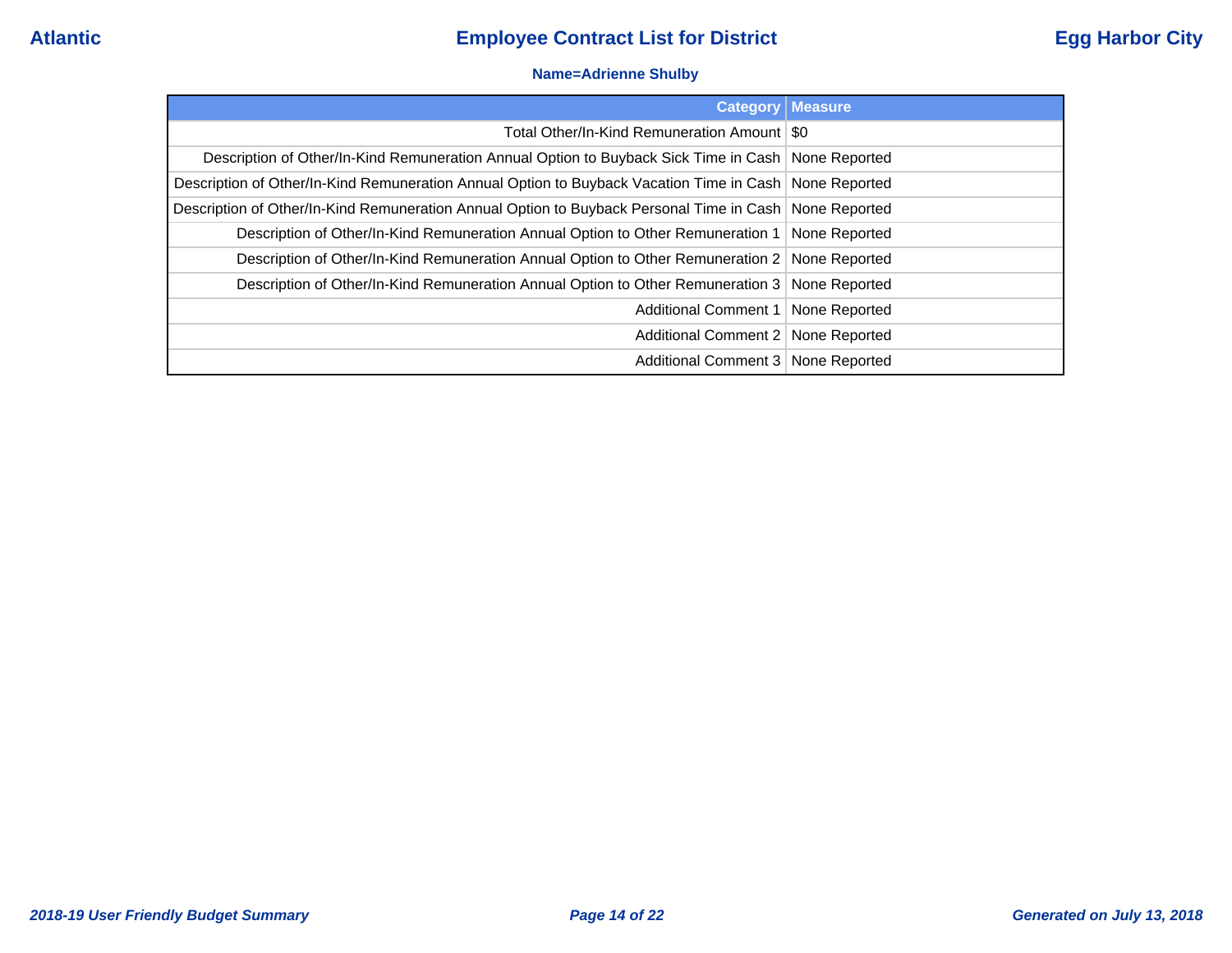### **Name=Gina Forester**

| <b>Category</b>                                                                           | <b>Measure</b>                                      |
|-------------------------------------------------------------------------------------------|-----------------------------------------------------|
|                                                                                           | Job Title   Coordinator/Director/Manager/Supervisor |
|                                                                                           | Job Title II   Supervisor of Special Pro            |
| Base Annual Salary Amount \$109,621                                                       |                                                     |
| Full-Time Equivalent (FTE)                                                                | 1.0                                                 |
| Shared with Another District? N                                                           |                                                     |
| <b>Shared County</b>                                                                      | None Reported                                       |
|                                                                                           | Shared District   None Reported                     |
| Job Title Other District   None Reported                                                  |                                                     |
| Member of Collective Bargaining Unit (CBU)? N                                             |                                                     |
| Beginning Date of Contract   07/01/17                                                     |                                                     |
| End Date of Contract                                                                      | 06/30/18                                            |
| Contracted Number of Annual Work Days                                                     | 260                                                 |
| Contracted Number of Annual Vacation Days                                                 | 20                                                  |
| Contracted Number of Annual Sick Days   12                                                |                                                     |
| Contracted Number of Annual Personal Days 3                                               |                                                     |
| Contracted Number of Annual Consulting Days 0                                             |                                                     |
| Number of Other Contracted Non-Working Days 0                                             |                                                     |
| Description of Other Contracted Non-Working Days                                          | None Reported                                       |
| <b>Total Allowances Amount</b>                                                            | \$1,640                                             |
| <b>Total Bonuses Amount</b>                                                               | -\$0                                                |
| Total Stipends Amount \$0                                                                 |                                                     |
| District Contributions Above Teacher Contract for Insurance (Health, Dental, Life, Other) | \$0                                                 |
| District Contributions Above Teacher Contract for Retirement Plans                        | \$0                                                 |
| Total Contractual Post-Employment Benefit Amount                                          | \$8,000                                             |
| Contractual Post-Employment Benefit Description of Payout of Sick days                    | 1/260th of final salary capped at \$15,000          |
| Contractual Post-Employment Benefit Description of Payout of Vacation days                | None                                                |
| Contractual Post-Employment Benefit Description of Payout of Personal days                | None                                                |
| Contractual Post-Employment Benefit Description of Other Benefits 1                       | None Reported                                       |
| Contractual Post-Employment Benefit Description of Other Benefits 2                       | None Reported                                       |
| Contractual Post-Employment Benefit Description of Other Benefits 3                       | None Reported                                       |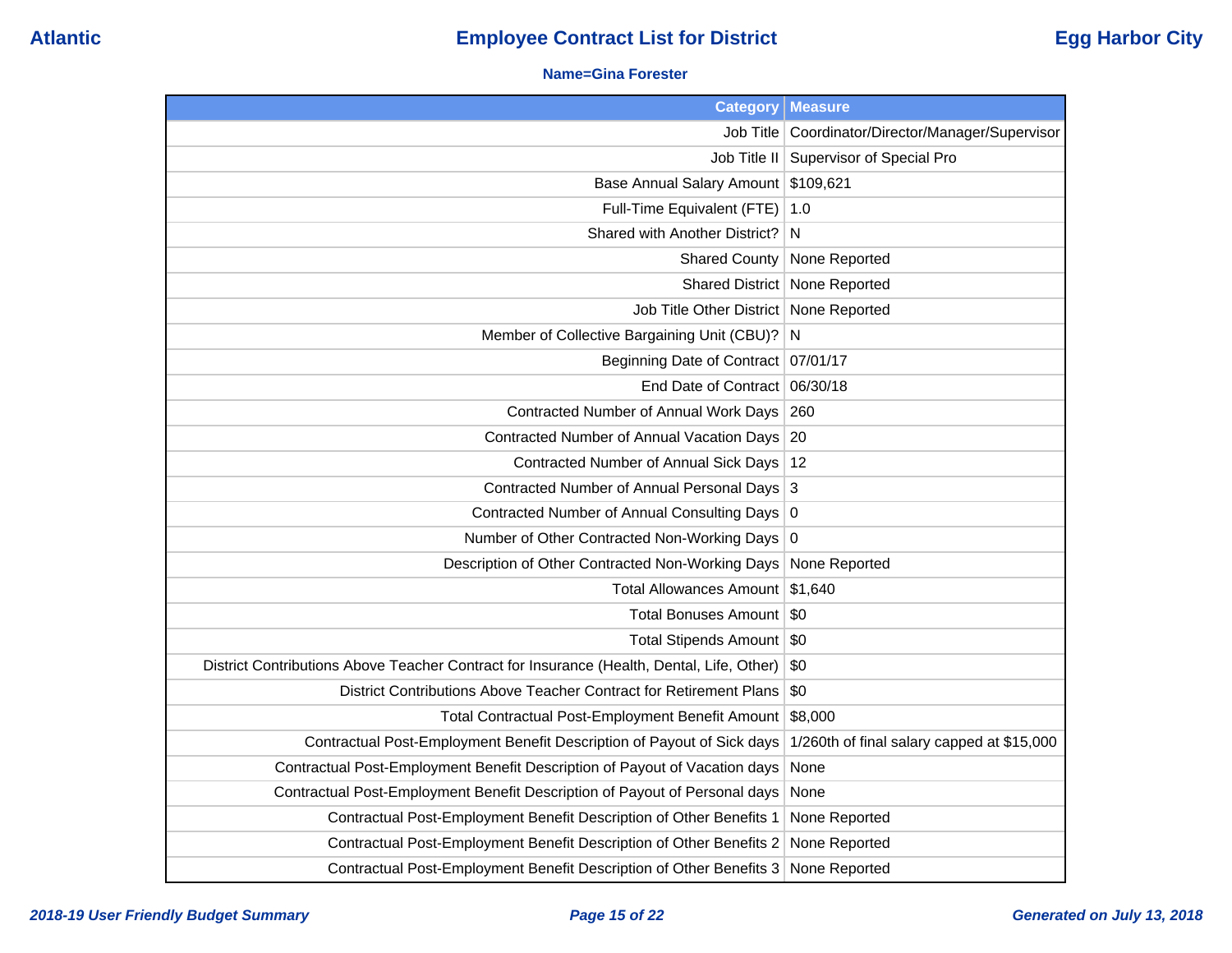### **Name=Gina Forester**

|                                                                                                        | <b>Category   Measure</b> |
|--------------------------------------------------------------------------------------------------------|---------------------------|
| Total Other/In-Kind Remuneration Amount   \$0                                                          |                           |
| Description of Other/In-Kind Remuneration Annual Option to Buyback Sick Time in Cash   None Reported   |                           |
| Description of Other/In-Kind Remuneration Annual Option to Buyback Vacation Time in Cash None Reported |                           |
| Description of Other/In-Kind Remuneration Annual Option to Buyback Personal Time in Cash None Reported |                           |
| Description of Other/In-Kind Remuneration Annual Option to Other Remuneration 1                        | None Reported             |
| Description of Other/In-Kind Remuneration Annual Option to Other Remuneration 2 None Reported          |                           |
| Description of Other/In-Kind Remuneration Annual Option to Other Remuneration 3 None Reported          |                           |
| Additional Comment 1   None Reported                                                                   |                           |
| Additional Comment 2   None Reported                                                                   |                           |
| Additional Comment 3 None Reported                                                                     |                           |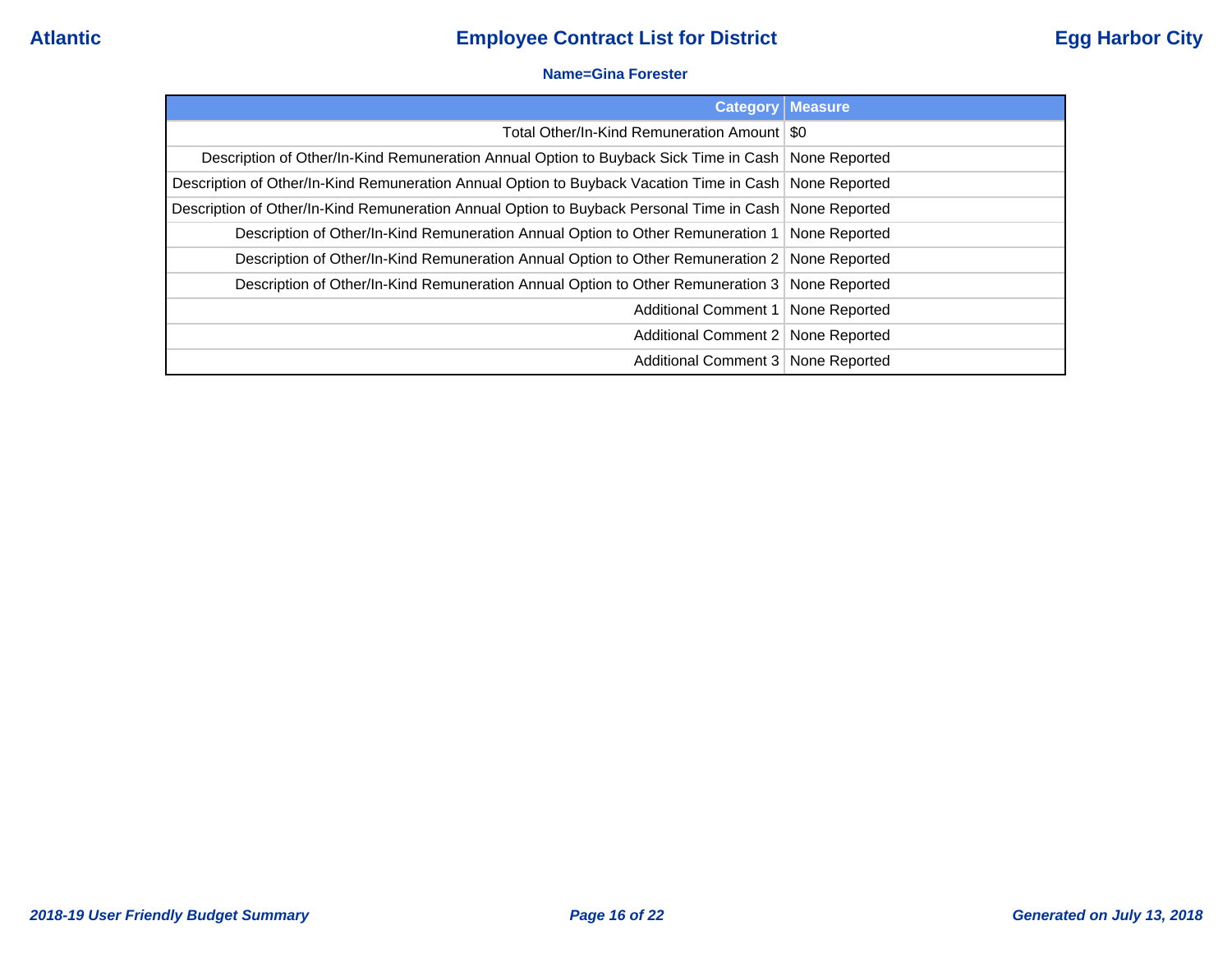### **Name=John Griffith**

| <b>Category</b>                                                                           | <b>Measure</b>                         |
|-------------------------------------------------------------------------------------------|----------------------------------------|
|                                                                                           | Job Title   Principal                  |
| Job Title II                                                                              | None Reported                          |
| Base Annual Salary Amount                                                                 | \$120,162                              |
| Full-Time Equivalent (FTE)                                                                | 1.0                                    |
| Shared with Another District?                                                             | N                                      |
| <b>Shared County</b>                                                                      | None Reported                          |
| Shared District                                                                           | None Reported                          |
| Job Title Other District                                                                  | None Reported                          |
| Member of Collective Bargaining Unit (CBU)?                                               | N                                      |
| <b>Beginning Date of Contract</b>                                                         | 07/01/17                               |
| End Date of Contract                                                                      | 06/30/18                               |
| Contracted Number of Annual Work Days                                                     | 260                                    |
| Contracted Number of Annual Vacation Days                                                 | 20                                     |
| Contracted Number of Annual Sick Days                                                     | 12                                     |
| Contracted Number of Annual Personal Days                                                 | 3                                      |
| Contracted Number of Annual Consulting Days   0                                           |                                        |
| Number of Other Contracted Non-Working Days                                               | 0                                      |
| Description of Other Contracted Non-Working Days                                          | None Reported                          |
| <b>Total Allowances Amount</b>                                                            | \$2,140                                |
| <b>Total Bonuses Amount</b>                                                               | \$0                                    |
| <b>Total Stipends Amount</b>                                                              | \$0                                    |
| District Contributions Above Teacher Contract for Insurance (Health, Dental, Life, Other) | \$0                                    |
| District Contributions Above Teacher Contract for Retirement Plans                        | \$0                                    |
| Total Contractual Post-Employment Benefit Amount                                          | \$8,000                                |
| Contractual Post-Employment Benefit Description of Payout of Sick days                    | 1/260th of final pay capped at \$8,000 |
| Contractual Post-Employment Benefit Description of Payout of Vacation days                | None                                   |
| Contractual Post-Employment Benefit Description of Payout of Personal days                | None                                   |
| Contractual Post-Employment Benefit Description of Other Benefits 1                       | None Reported                          |
| Contractual Post-Employment Benefit Description of Other Benefits 2                       | None Reported                          |
| Contractual Post-Employment Benefit Description of Other Benefits 3                       | None Reported                          |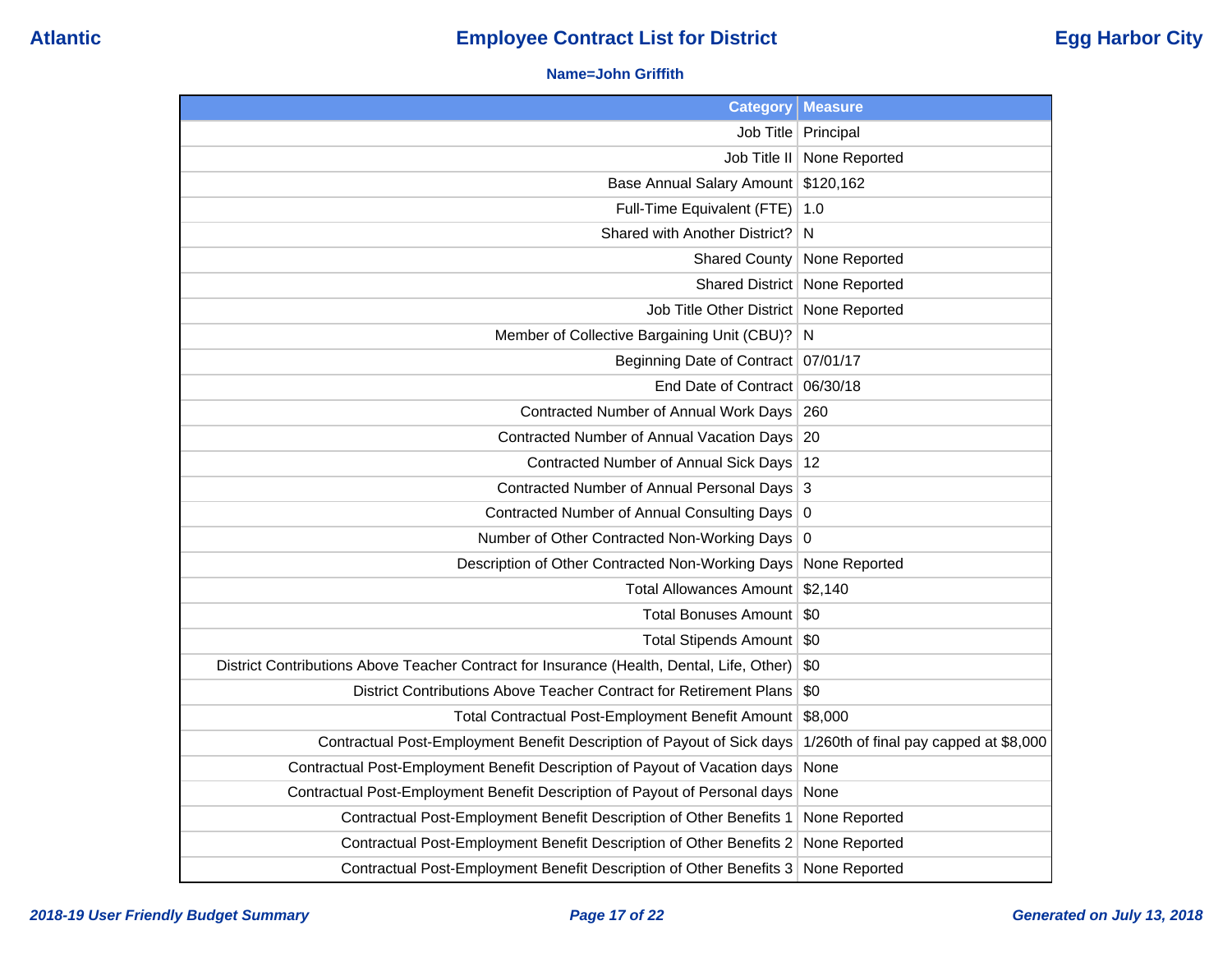### **Name=John Griffith**

| <b>Category</b>                                                                                          | <b>Measure</b> |
|----------------------------------------------------------------------------------------------------------|----------------|
| Total Other/In-Kind Remuneration Amount   \$0                                                            |                |
| Description of Other/In-Kind Remuneration Annual Option to Buyback Sick Time in Cash   None Reported     |                |
| Description of Other/In-Kind Remuneration Annual Option to Buyback Vacation Time in Cash   None Reported |                |
| Description of Other/In-Kind Remuneration Annual Option to Buyback Personal Time in Cash None Reported   |                |
| Description of Other/In-Kind Remuneration Annual Option to Other Remuneration 1   None Reported          |                |
| Description of Other/In-Kind Remuneration Annual Option to Other Remuneration 2   None Reported          |                |
| Description of Other/In-Kind Remuneration Annual Option to Other Remuneration 3   None Reported          |                |
| Additional Comment 1   None Reported                                                                     |                |
| Additional Comment 2   None Reported                                                                     |                |
| Additional Comment 3   None Reported                                                                     |                |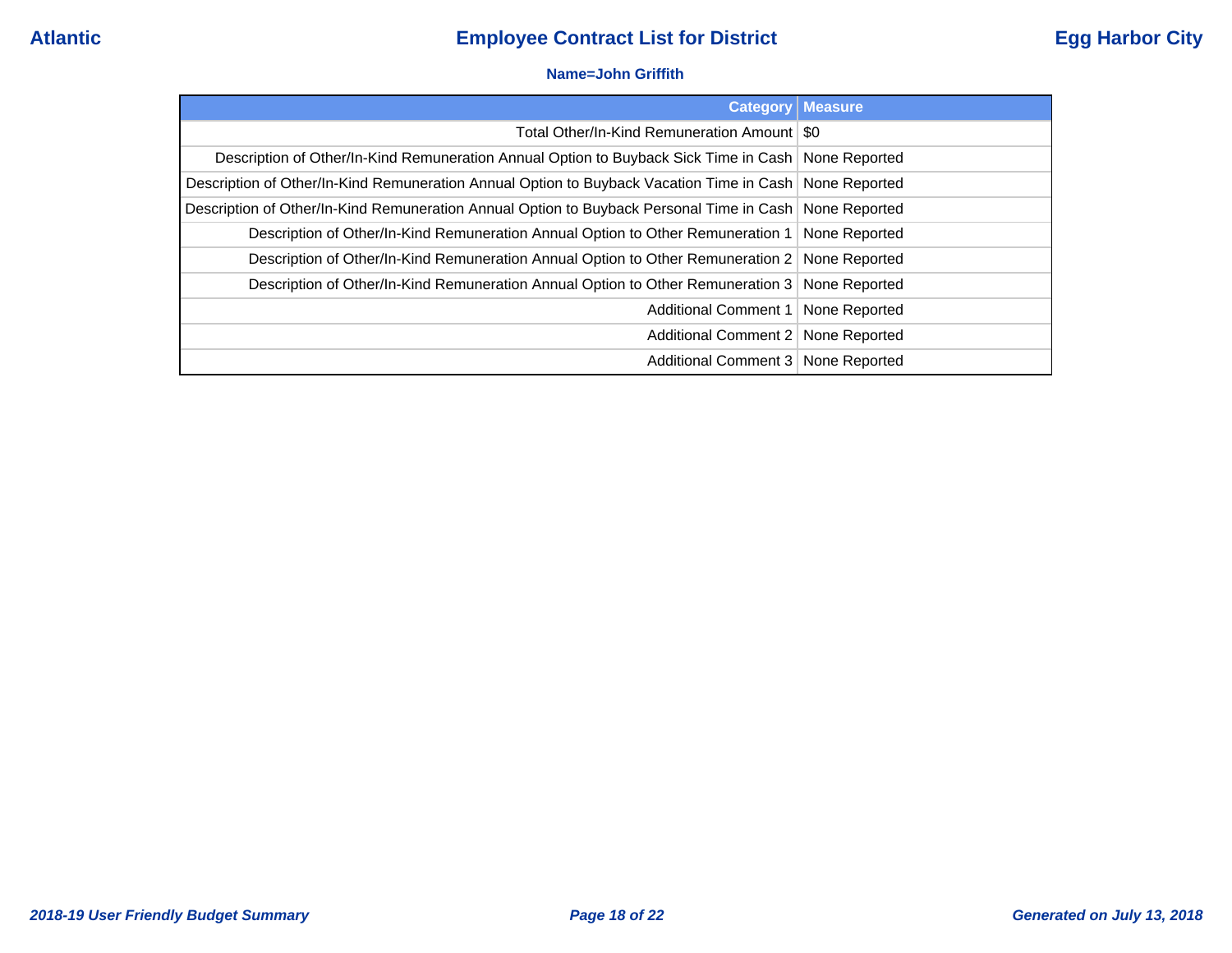### **Name=Joseph Smurlo**

| <b>Category</b>                                                                           | <b>Measure</b>                             |
|-------------------------------------------------------------------------------------------|--------------------------------------------|
| Job Title                                                                                 | <b>Business Administrator</b>              |
| Job Title II                                                                              | None Reported                              |
| <b>Base Annual Salary Amount</b>                                                          | \$103,608                                  |
| Full-Time Equivalent (FTE)                                                                | 1.0                                        |
| Shared with Another District?                                                             | N                                          |
| <b>Shared County</b>                                                                      | None Reported                              |
| <b>Shared District</b>                                                                    | None Reported                              |
| Job Title Other District                                                                  | None Reported                              |
| Member of Collective Bargaining Unit (CBU)?                                               | N                                          |
| Beginning Date of Contract   07/01/17                                                     |                                            |
| End Date of Contract                                                                      | 06/30/18                                   |
| Contracted Number of Annual Work Days                                                     | 260                                        |
| Contracted Number of Annual Vacation Days                                                 | -20                                        |
| Contracted Number of Annual Sick Days                                                     | -12                                        |
| Contracted Number of Annual Personal Days                                                 | 3                                          |
| Contracted Number of Annual Consulting Days 0                                             |                                            |
| Number of Other Contracted Non-Working Days                                               | 0                                          |
| Description of Other Contracted Non-Working Days                                          | None Reported                              |
| <b>Total Allowances Amount</b>                                                            | \$1,840                                    |
| Total Bonuses Amount   \$0                                                                |                                            |
| Total Stipends Amount   \$0                                                               |                                            |
| District Contributions Above Teacher Contract for Insurance (Health, Dental, Life, Other) | \$0                                        |
| District Contributions Above Teacher Contract for Retirement Plans                        | \$0                                        |
| Total Contractual Post-Employment Benefit Amount                                          | \$15,000                                   |
| Contractual Post-Employment Benefit Description of Payout of Sick days                    | 1/260th of final salary capped at \$15,000 |
| Contractual Post-Employment Benefit Description of Payout of Vacation days                | None                                       |
| Contractual Post-Employment Benefit Description of Payout of Personal days                | None                                       |
| Contractual Post-Employment Benefit Description of Other Benefits 1                       | None Reported                              |
| Contractual Post-Employment Benefit Description of Other Benefits 2                       | None Reported                              |
| Contractual Post-Employment Benefit Description of Other Benefits 3                       | None Reported                              |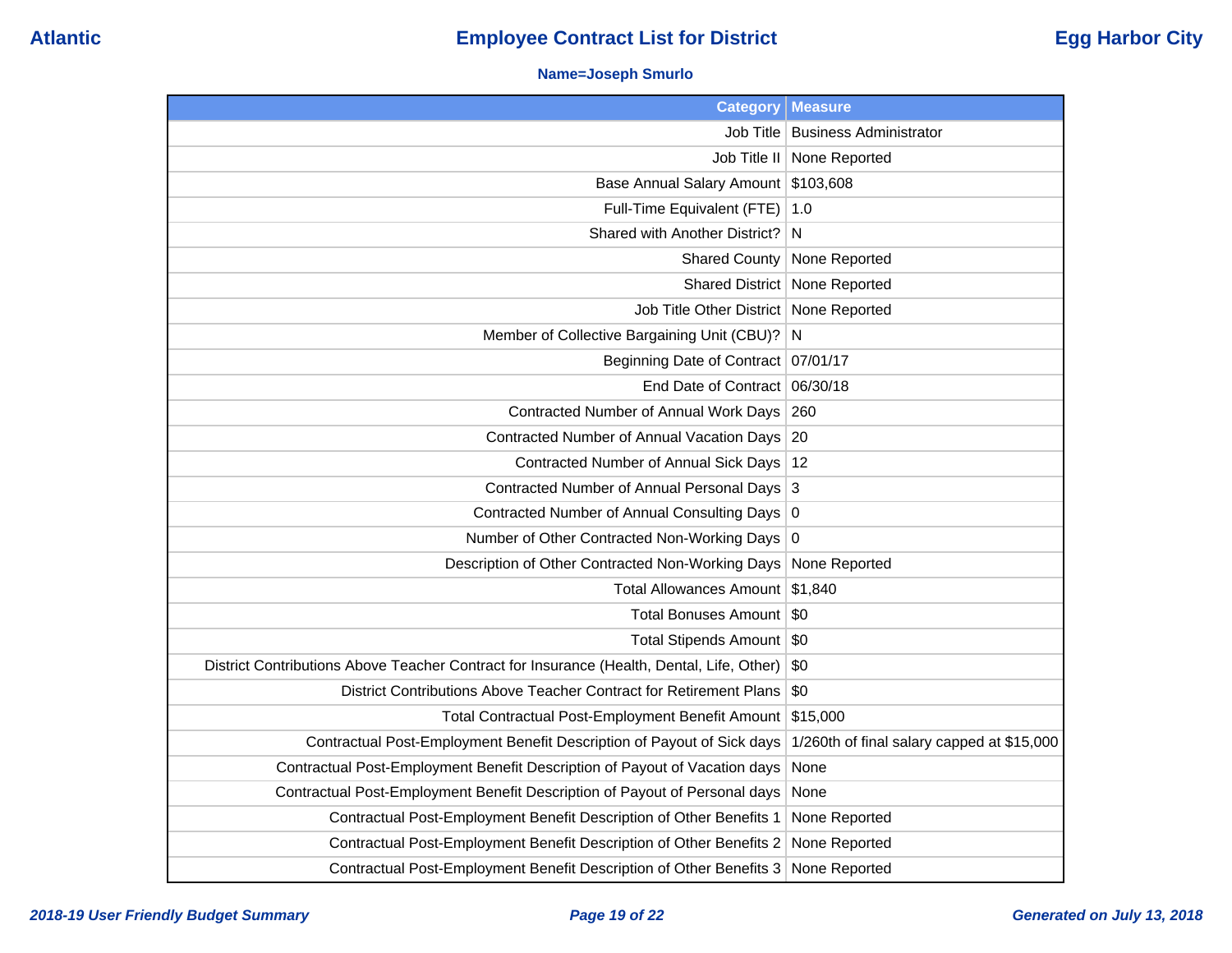### **Name=Joseph Smurlo**

|                                                                                                          | <b>Category   Measure</b> |
|----------------------------------------------------------------------------------------------------------|---------------------------|
| Total Other/In-Kind Remuneration Amount   \$0                                                            |                           |
| Description of Other/In-Kind Remuneration Annual Option to Buyback Sick Time in Cash   None Reported     |                           |
| Description of Other/In-Kind Remuneration Annual Option to Buyback Vacation Time in Cash   None Reported |                           |
| Description of Other/In-Kind Remuneration Annual Option to Buyback Personal Time in Cash   None Reported |                           |
| Description of Other/In-Kind Remuneration Annual Option to Other Remuneration 1 None Reported            |                           |
| Description of Other/In-Kind Remuneration Annual Option to Other Remuneration 2 None Reported            |                           |
| Description of Other/In-Kind Remuneration Annual Option to Other Remuneration 3 None Reported            |                           |
| Additional Comment 1   None Reported                                                                     |                           |
| Additional Comment 2   None Reported                                                                     |                           |
| Additional Comment 3   None Reported                                                                     |                           |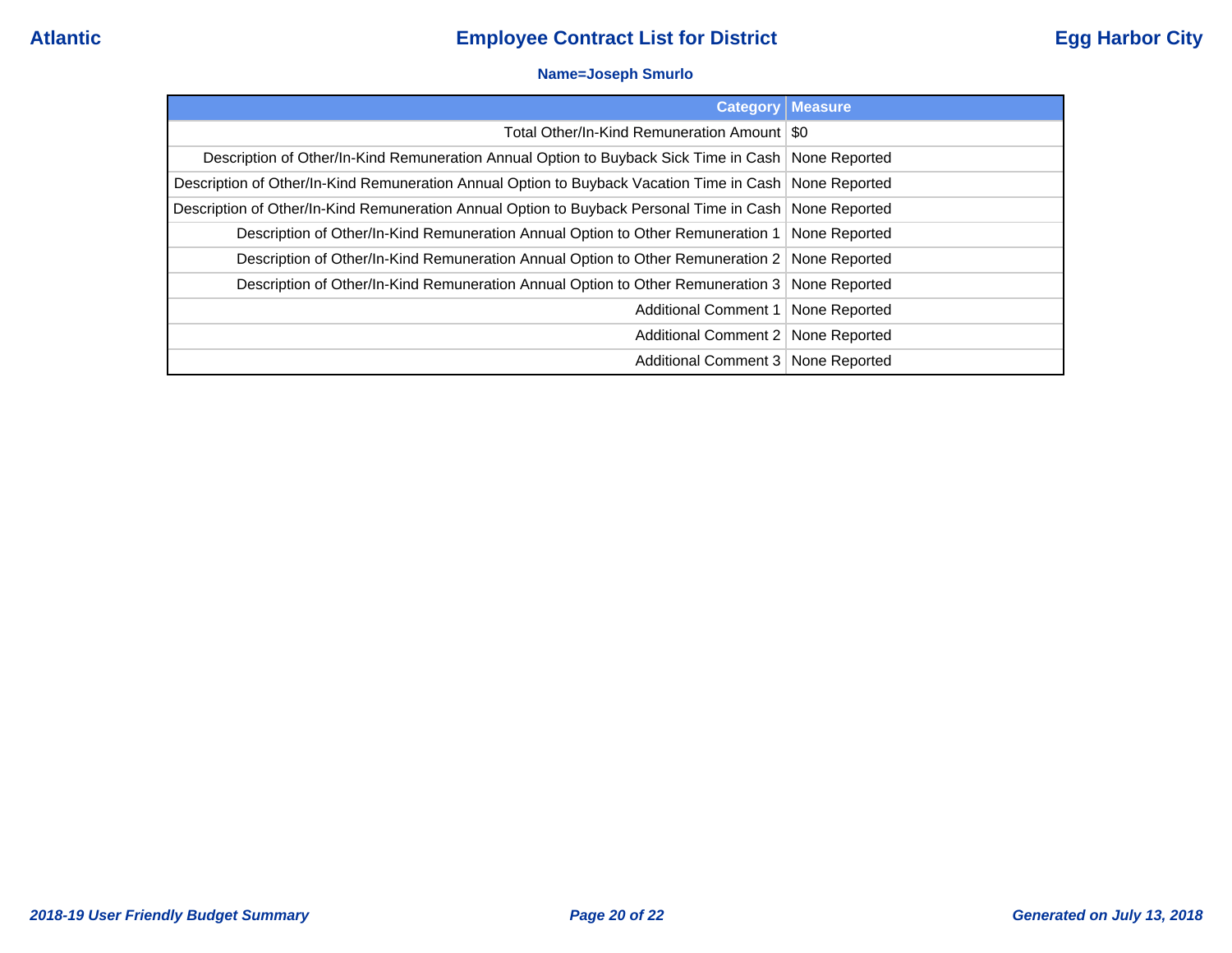### **Name=Scott Wheeler**

| <b>Category</b>                                                                           | <b>Measure</b>                            |
|-------------------------------------------------------------------------------------------|-------------------------------------------|
| Job Title                                                                                 | Coordinator/Director/Manager/Supervisor   |
| Job Title II                                                                              | <b>Buildings and Grounds Sup</b>          |
| Base Annual Salary Amount \$76,505                                                        |                                           |
| Full-Time Equivalent (FTE)                                                                | 1.0                                       |
| Shared with Another District?                                                             | N                                         |
| <b>Shared County</b>                                                                      | None Reported                             |
|                                                                                           | Shared District   None Reported           |
| Job Title Other District   None Reported                                                  |                                           |
| Member of Collective Bargaining Unit (CBU)?                                               | $\overline{N}$                            |
| Beginning Date of Contract   07/01/17                                                     |                                           |
| End Date of Contract   06/30/18                                                           |                                           |
| Contracted Number of Annual Work Days                                                     | 260                                       |
| Contracted Number of Annual Vacation Days                                                 | 20                                        |
| Contracted Number of Annual Sick Days   12                                                |                                           |
| Contracted Number of Annual Personal Days 3                                               |                                           |
| Contracted Number of Annual Consulting Days 0                                             |                                           |
| Number of Other Contracted Non-Working Days 0                                             |                                           |
| Description of Other Contracted Non-Working Days                                          | None Reported                             |
| Total Allowances Amount \$2,600                                                           |                                           |
| <b>Total Bonuses Amount</b>                                                               | <b>SO</b>                                 |
| Total Stipends Amount   \$0                                                               |                                           |
| District Contributions Above Teacher Contract for Insurance (Health, Dental, Life, Other) | \$1,284                                   |
| District Contributions Above Teacher Contract for Retirement Plans                        | \$0                                       |
| Total Contractual Post-Employment Benefit Amount                                          | \$8,000                                   |
| Contractual Post-Employment Benefit Description of Payout of Sick days                    | 1/260th of final salary capped at \$8,000 |
| Contractual Post-Employment Benefit Description of Payout of Vacation days                | None                                      |
| Contractual Post-Employment Benefit Description of Payout of Personal days                | None                                      |
| Contractual Post-Employment Benefit Description of Other Benefits 1                       | None Reported                             |
| Contractual Post-Employment Benefit Description of Other Benefits 2                       | None Reported                             |
| Contractual Post-Employment Benefit Description of Other Benefits 3                       | None Reported                             |